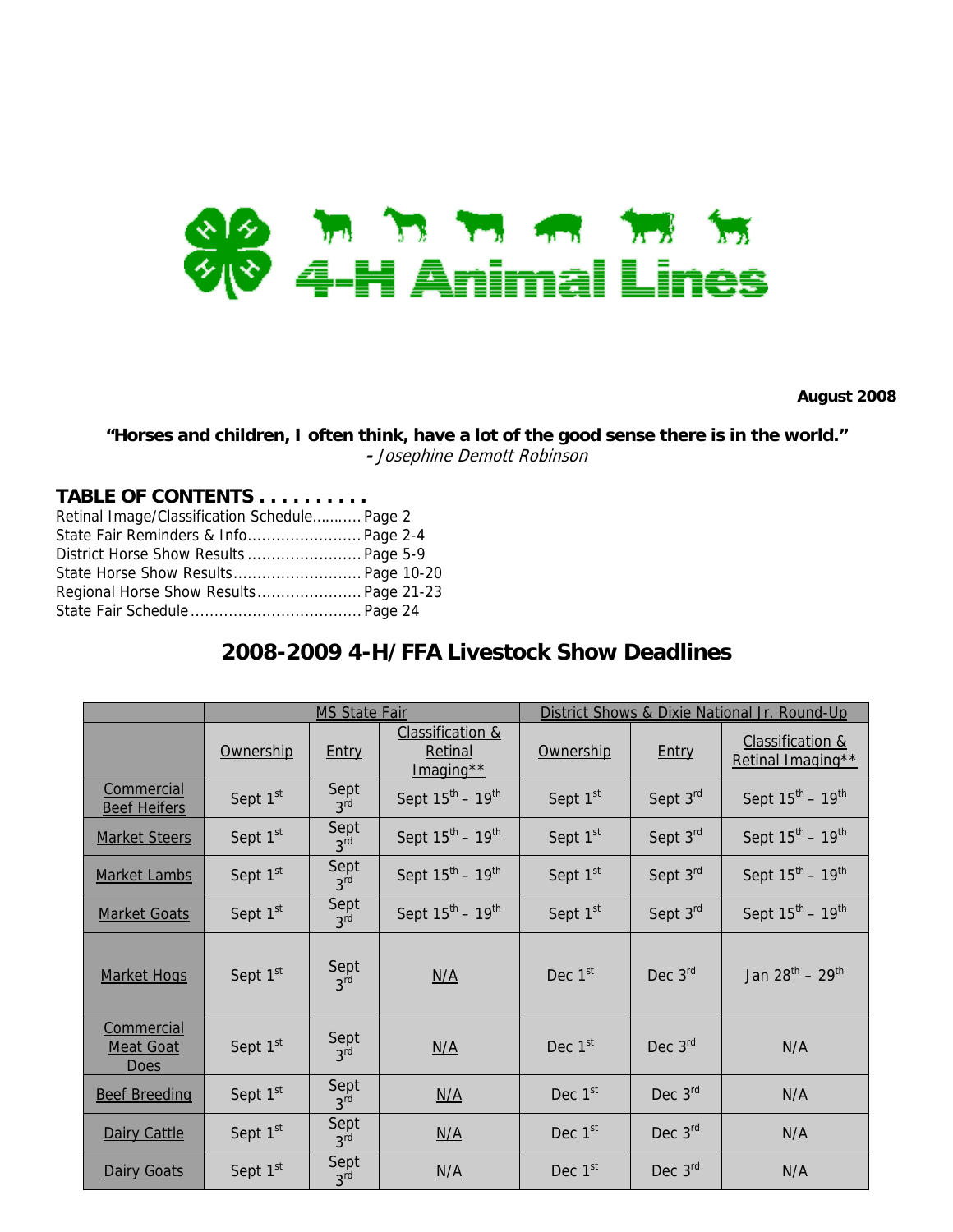## **EXAMPLE IMAGE/CLASSIFICATION SCHEDULE**

All market steers, commercial beef heifers, market lambs, and market goats **MUST BE** retinal imaged and classified (except market goats) to show at the 2008 Mississippi State Fair and 2009 District and Dixie National Junior Round-Up Livestock Shows during the week of September 15-19, 2008. See the locations and times below. Make your exhibitors aware of these locations and dates so they can make plans to get their animals retinal imaged and classified.

- Monday, September 15: Verona 8:00 A.M. to 12:00 Noon
- Monday, September 15: Senatobia 2:00 P.M. to 5:00 P.M.
- Tuesday, September 16: Greenwood 8:00 A.M. to 5:00 P.M.
- Wednesday, September 17: Raymond 8:00 A.M. to 5:00 P.M.
- Thursday, September 18: Hattiesburg 8:00 A.M. to 5:00 P.M.
- Friday, September 19: Hattiesburg 8:00 A.M. to 12:00 Noon

## X**VOLUNTEER LEADERS MUST BE CERTIFIED**

VOLUNTEER LEADERS WHO MAY BE HELPING YOUR 4-H'ERS GROOM ANIMALS MUST BE OFFICIALLY CERTIFIED VOLUNTEER LEADERS OF THE 4-H PROGRAM IN MISSISSIPPI. This means you must submit the names of these volunteers to the ADS Department (Elwanda Shook). Be sure to list the volunteer leaders who will be assisting your 4-H'ers with animals at the show. **All parents that assist with animals should be signed up as volunteers.**

## **EXAMINDER: 4-H/FFA MEMBERS MUST BE ETHICS CERTIFIED TO SHOW LIVESTOCK!!**

The Mississippi State Fair will be here soon and the Mississippi Livestock Quality Assurance training for all exhibitors, parents or guardians, and volunteers must be completed by September 1, 2008. When performing this training, remember to administer the pre- and posttests and mail them to Dr. Michael Newman. CD's were mailed to each county and given to FFA Advisors in July. Code of Conduct Forms were to be requested from ADS.

## **SENIOR 4-H LIVESTOCK JUDGING CONTEST**

The senior 4-H livestock judging contest will be held Saturday, October  $4<sup>th</sup>$ , starting at 8:00 a.m. This contest will be held in conjunction with the FFA livestock judging contest. If there are youth that want to judge in both contests, their scores will be used in both contests (4-H and FFA). For example, a contestant can be a member of the Smith County 4-H team and also a member of the Taylorsville FFA. All 4-H contestants in the 2008 contest must be pre-registered by September 26, 2008. Send your info to **EShook@ads.msstate.edu.** 

A county may enter as many senior contestants in the contest as they desire. However, you must designate your teams, if you have more than enough contestants to fill one team (Example: Oktibbeha A Team and Oktibbeha B Team). Individuals may compete for individual awards.

 The state winning senior 4-H Livestock Judging Team will represent Mississippi at the Western National 4-H Roundup in Denver, CO in January 2009.

## X**OFFICIAL HEALTH CERTIFICATE – REMINDER**

An Official Health Certificate with each animal identified will be required on all livestock showing at the 2008 Mississippi State Fair. This includes all market animals, beef breeding cattle, commercial beef heifers, dairy cattle (purebred and commercial dairy heifers), dairy goats and commercial meat goat does.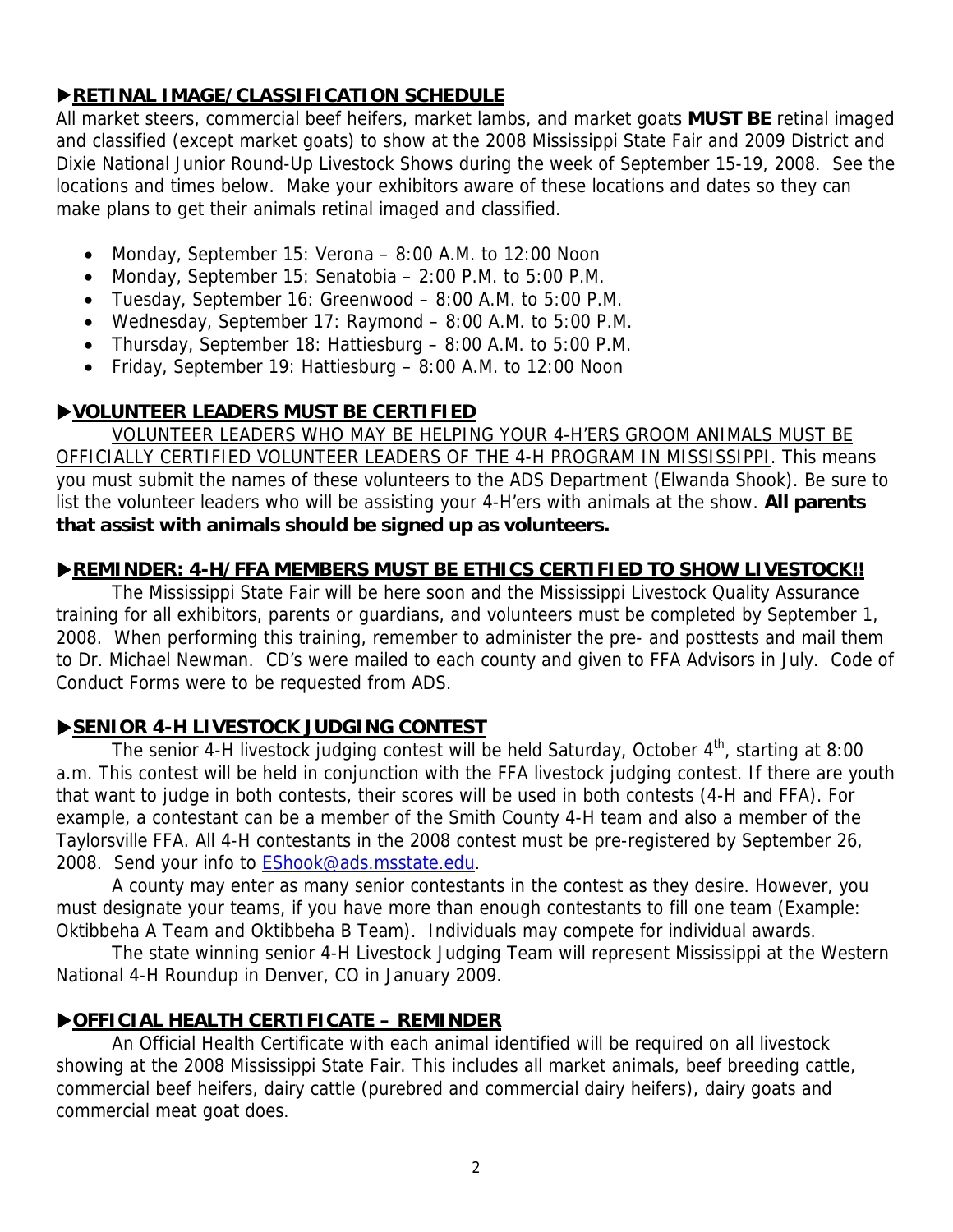## **DOPEN DAIRY GOAT AND MEAT GOAT ENTRIES FOR STATE FAIR**

**Entry fees for the youth & open shows are \$5.00 per animal per class.** Entry fees must be paid at check-in. Make checks payable to Mississippi Goat Association. Call Annette Wicker at 601-341-4287 to request entry form. There will be a late fee of \$5.00 per animal for entries received after the postmark of Friday, October 3, 2008, or web entries by 12:00 noon on Monday, October 6<sup>th</sup>. Late fees apply to any animal not preregistered.

## X**MISSISSIPPI STATE FAIR PREMIUM BOOKS**

Each county will receive 2 Mississippi State Fair Premium Books in the county packet as soon as they are available. A PDF file of the premium book will also be sent by email and posted on the MSUcares.com website under Livestock, 4-H Youth and 2008 MS State Fair Premium Book. Please make sure your exhibitors and parents have a copy of the rules for the shows in which they participate. A copy of the schedule of events is included in this newsletter.

## X**DAIRY SWEETHEART CONTESTS AND MEAT GOAT PRINCESS CONTEST**

A Junior and Senior Dairy Cattle Sweetheart, a Junior and Senior Dairy Goat Sweetheart, and a Junior and Senior Meat Goat Princess will be selected during the Mississippi State Fair. Winners will be selected based on poise, beauty, personality and knowledge of their project. The top 3 of each division will receive awards. Rules and regulations concerning the contest are found in the Mississippi State Fair catalog. Please have the entries to our office by September 26, 2008. Please encourage your girls enrolled in dairy and goat projects to enter this year. Winners will be announced according to times listed in the 2008 Mississippi State Fair Premium Book.

## X**OUTSTANDING SHEPHERD AWARD AT STATE FAIR**

Individual exhibitors or county groups can enter. Competition will be based on (1) creativity, (2) educational value of exhibit, (3) attractiveness of exhibit and (4) cleanliness of pens and exhibit area. The Mississippi Junior Sheep Association will sponsor this award which goes to an exhibitor or county group that maintains the most outstanding stall area and educational exhibit. Judging will be from 5:00 p.m. on Friday, October 3, to 1:00 p.m. on Saturday, October 4, 2008. The winner will be announced during the Junior Sheep Show. Contestants and county groups should register at the weigh-in Friday afternoon and pick up their exhibitor number.

## X**COMMERCIAL HEIFER AND MARKET STEER EXHIBITORS – SPECIAL NOTICE!**

Check with your 4-H/FFA exhibitors that are exhibiting steers and commercial beef and dairy heifers about **horns**. All commercial heifers and steers showing at the Mississippi State Fair and District and Dixie National Junior Round-Up Livestock Shows must be polled or dehorned with no scurs or re-growth to exceed 1½ inches above the skin line. Remember the minimum weight on commercial heifers is **500** pounds for the Mississippi State Fair.

## X**MARKET GOAT EXHIBITORS – SPECIAL NOTICE!**

Check with your 4-H/FFA exhibitors who are exhibiting market goats about horns. Goats may be shown that are polled, dehorned, or disbudded with no re-growth to exceed 1½" above the skin line. Removal of horns is not allowed on the show grounds. Remember the minimum weight of market goats is **40** pounds with no maximum weight for the Mississippi State Fair.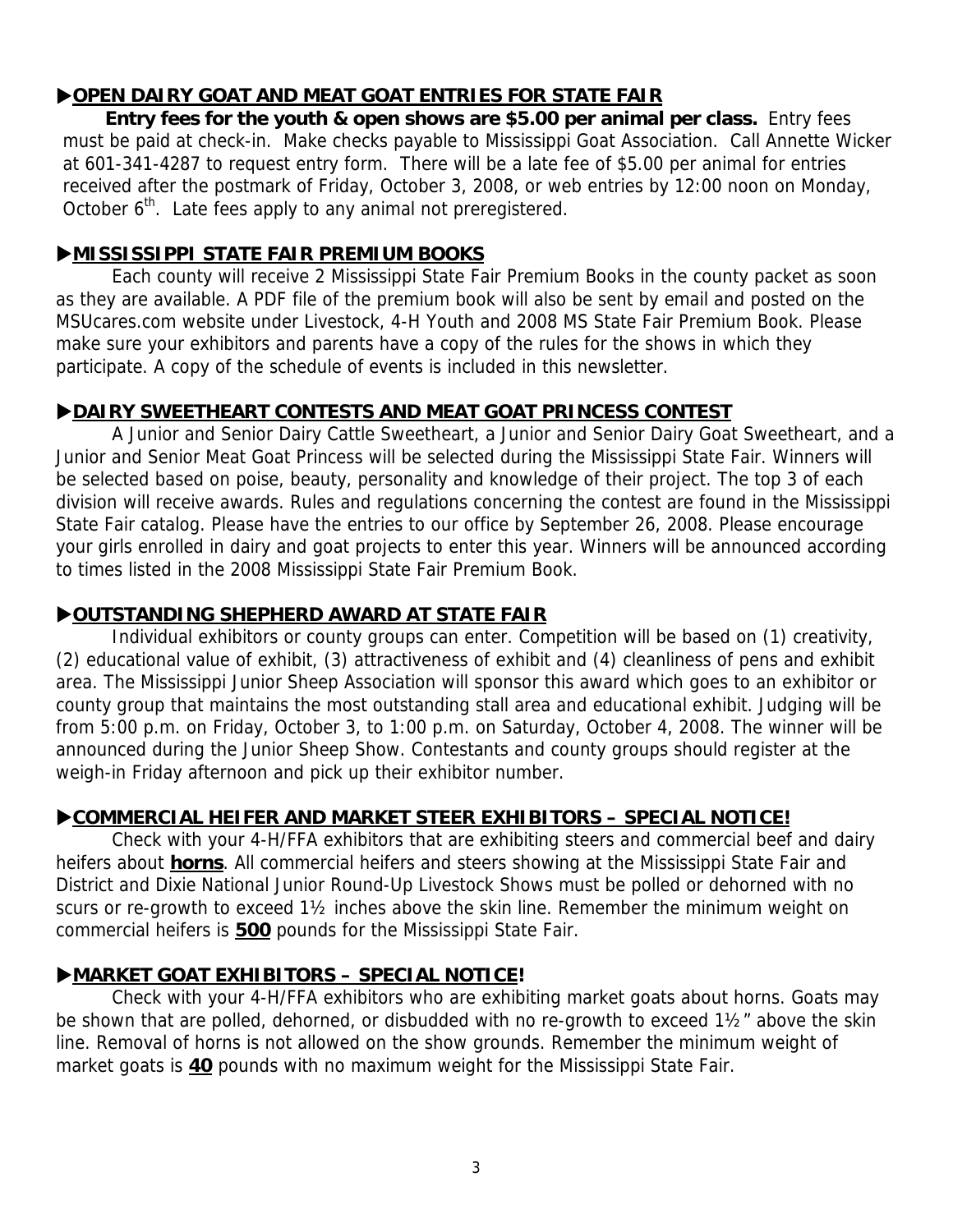## $\blacktriangleright$  COMMERCIAL MEAT GOAT DOE SHOW EXHIBITORS – SPECIAL NOTICE!

Remember the minimum weight of commercial meat goat does is **40** pounds with no maximum weight for the Mississippi State Fair.

## X**MARKET LAMB EXHIBITORS – SPECIAL NOTICE!**

Remember the minimum weight of market lambs is **70** pounds with no maximum weight for the Mississippi State Fair.

## X**MARKET HOG EXHIBITORS – SPECIAL NOTICE!**

Remember the minimum weight of market hogs is **200** pounds with no maximum weight for the Mississippi State Fair.

## X**COMMERCIAL DAIRY HEIFER EXHIBITORS – SPECIAL NOTICE!**

Remember the minimum weight of commercial dairy heifers is **200** pounds for the Mississippi State Fair.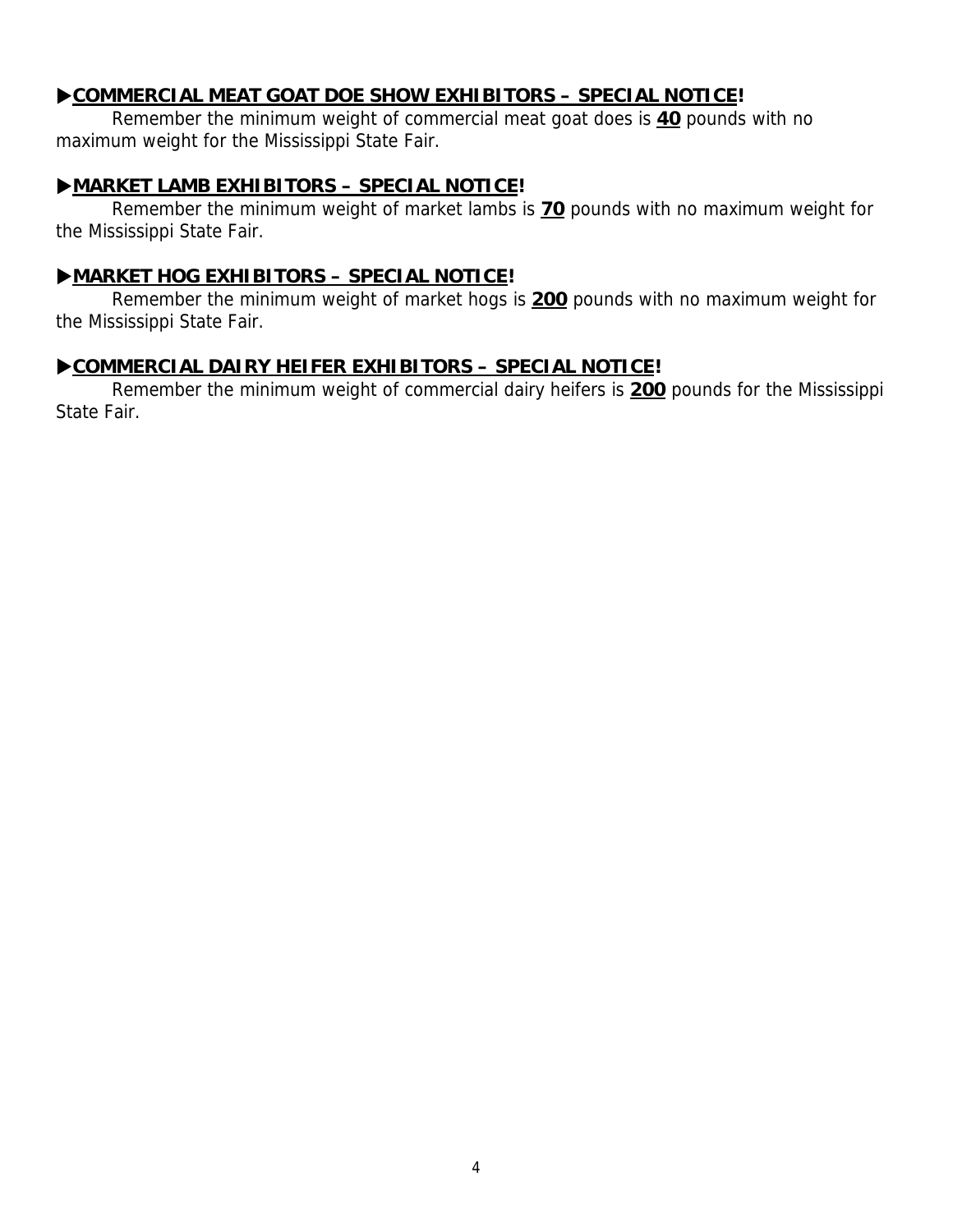## X**2008 DISTRICT 4-H SHOW SUMMARY**

Agents, volunteers, parents, and 4-H'ers are to be commended for conducting four outstanding District Shows. Thanks to all of you that made this a great year.

|                 |           | <b>Horses</b>    | <b>Entries</b> | <b>Counties</b> |
|-----------------|-----------|------------------|----------------|-----------------|
| <b>District</b> | 4-H'ers   | <b>Exhibited</b> | <b>Shown</b>   | Participating   |
| <b>NE</b>       | 177 (172) | 314 (291)        | 870 (791)      | 19 (19)         |
| <b>NW</b>       | 94 (96)   | 169 (165)        | 402 (385)      | 14(14)          |
| <b>SE</b>       | 186 (209) | 274 (337)        | 711 (755)      | 18 (18)         |
| <b>SW</b>       | 190 (231) | 326 (426)        | 898 (1161)     | 16(16)          |
| Total           | 647 (708) | 1083 (1219)      | 2881 (3092)    | (67)            |

**(Number) refers to 2007 Figures** 

### **Non-Riding Contest**

|                 |         |                        |            | <b>Individual</b>       |         | Team                   |                      |       |
|-----------------|---------|------------------------|------------|-------------------------|---------|------------------------|----------------------|-------|
| <b>District</b> |         | <b>Judging Contest</b> |            | <b>Horse Bowl</b>       |         | <b>Public Speaking</b> | <b>Demonstration</b> |       |
|                 | 4-H'ers | Teams                  | 4-H'ers    | Teams                   | 4-H'ers | 4-H'ers                | 4-H'ers              | Teams |
| ΝE              | 24 (29) | 6(7)                   | (43)<br>31 | (10)                    | 2(1)    | 3(3)                   | 4(4)                 | 2(2)  |
| <b>NW</b>       | 15(7)   | 3(1)                   | 14(4)      | 3(1)                    | 1 (1)   | 2(1)                   | 0(2)                 | 0(1)  |
| <b>SE</b>       | 31(22)  | 7(6)                   | 12(4)      | 3(1)                    | 3(3)    | 2(0)                   | 4(6)                 | 2(3)  |
| <b>SW</b>       | 7 (16)  | 2(3)                   | 0(22)      | 0(5)                    | 0(3)    | 0(0)                   | 0(4)                 | 0(2)  |
| Total           | (74)    | 18                     | (83)<br>57 | (17)<br>13 <sub>1</sub> | 6(8)    | 7 (4)                  | 8(16)                | 4(8)  |

**(Number) refers to 2007 Figures** 

### **Total for All District Shows**

|                                   | 2008 | 2007 | 2006 | 2005 | 2004 | 2003 | 2002 | 2001 | 2000 | 1999 |
|-----------------------------------|------|------|------|------|------|------|------|------|------|------|
| 4-H'ers                           | 647  | 708  | 741  | 725  | 764  | 737  | 767  | 789  | 767  | 707  |
| <b>Horses</b><br><b>Exhibited</b> | 1083 | 1219 | 1243 | 1145 | 1153 | 1117 | 1169 | 1214 | 1174 | 1030 |
| <b>Entries</b><br><b>Shown</b>    | 2881 | 3092 | 3583 | 3268 | 3254 | 3082 | 3283 | 3377 | 2830 | 2621 |
| <b>Counties</b><br>Participating  | 67   | 67   | 66   | 70   | 70   | 69   | 75   | 73   | 68   | 68   |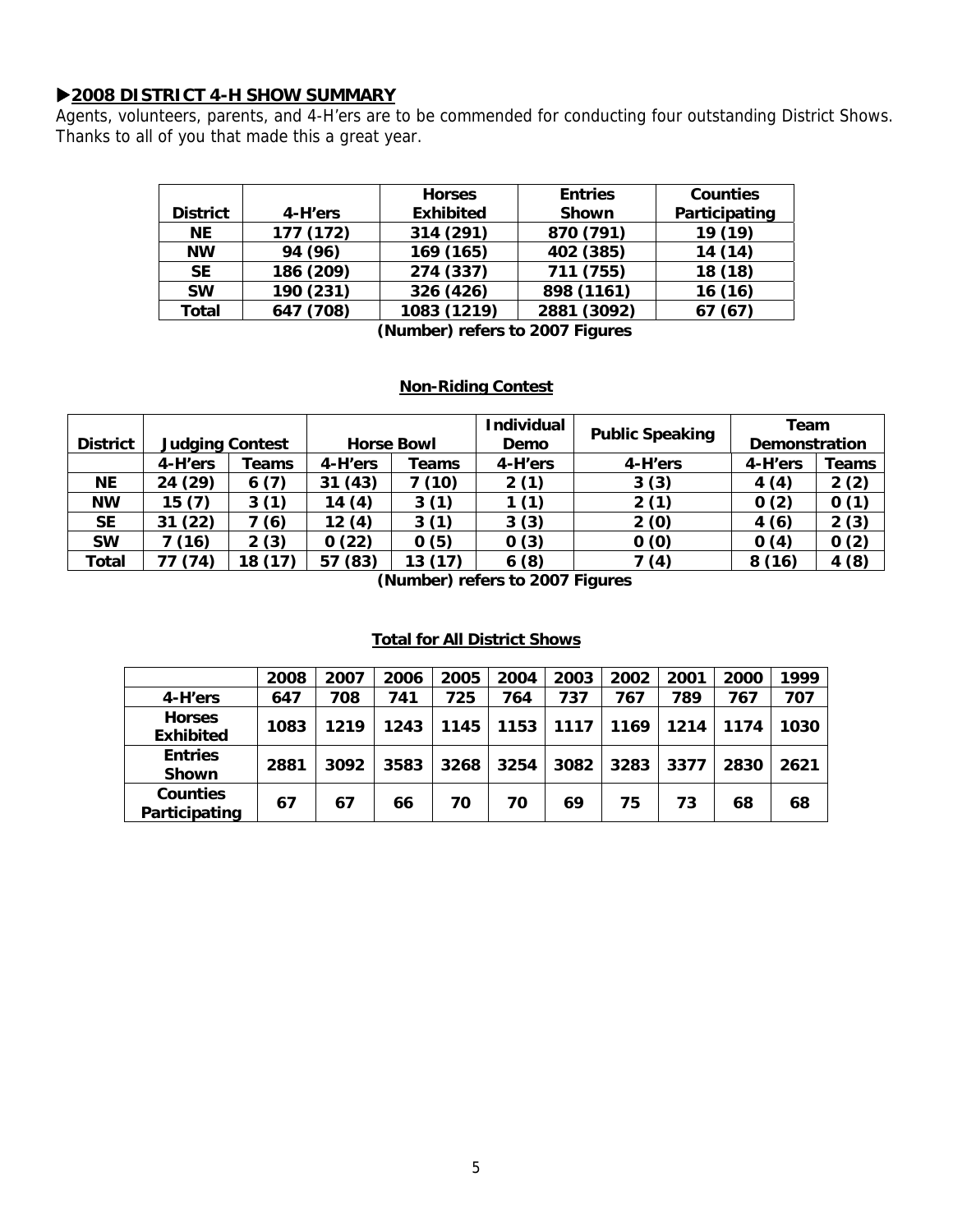# **Northeast District Show Breakdown**

|              |                          |                             | Junior         |                  |                          |                         | Senior  |                  | <b>County Totals</b>      |             |                |                  |
|--------------|--------------------------|-----------------------------|----------------|------------------|--------------------------|-------------------------|---------|------------------|---------------------------|-------------|----------------|------------------|
| County       | <b>Exhibitors Horses</b> |                             | Classes        | Scratch          | <b>Exhibitors Horses</b> |                         | Classes | Scratch          | <b>Exhibitors Horses</b>  |             | Classes        | Scratch          |
| Alcorn       | $\sqrt{2}$               | $\mathbf 2$                 | $\overline{9}$ | $\boldsymbol{0}$ |                          |                         |         |                  | $\mathbf 2$               | $\mathbf 2$ | $\overline{9}$ | $\boldsymbol{0}$ |
| Benton       | $\mathbf{9}$             | 11                          | 29             | 1                | $\overline{3}$           | 5                       | 19      | $\boldsymbol{0}$ | 12                        | 16          | 48             | $\,1$            |
| Calhoun      | 15                       | $22\,$                      | 64             | 3                | $\overline{4}$           | 7                       | $17\,$  | 1                | 19                        | 29          | 81             | $\sqrt{4}$       |
| Chickasaw    | 9                        | 21                          | 56             | 1                | $\overline{4}$           | 6                       | $17\,$  | $\mathbf{1}$     | 13                        | $27\,$      | 73             | $\boldsymbol{2}$ |
| Choctaw      | $\overline{c}$           | $\overline{4}$              | $11\,$         | $\boldsymbol{0}$ | $\,1$                    | $\,$ I                  | $\,$ I  | $\bf{l}$         | $\ensuremath{\mathsf{3}}$ | 5           | 12             | $\,1\,$          |
| Clay         | $\mathbf{I}$             | $\sqrt{2}$                  | $8\,$<br>Ŷ.    | $\,0\,$          | $\tau$                   | 13                      | 40      | 12               | $\bf 8$                   | 15          | 48             | 12               |
| Itawamba     |                          |                             |                |                  | $\mathbf{I}$             | $\mathbf{I}$            | 5       | $\,0\,$          | $\mathbf{1}$              | $1\,$       | 5              | $\pmb{0}$        |
| Lafayette    | $\sqrt{2}$               | $\ensuremath{\mathfrak{Z}}$ | $\overline{9}$ | $\overline{0}$   | $\overline{4}$           | $\overline{7}$          | $25\,$  | $\boldsymbol{0}$ | $\sqrt{6}$                | $10$        | 34             | $\pmb{0}$        |
| Lee          | 12                       | 25                          | 56             | $\mathbf{I}$     | 5                        | $1\,1$                  | 39      | 1                | $17\,$                    | 36          | 95             | $\mathbf 2$      |
| Lowndes      | $\sqrt{2}$               | $\overline{3}$              | $11\,$         | $\mathbf{I}$     | $\overline{4}$           | 8                       | 29      | $\,$ I           | $\sqrt{6}$                | 11          | 40             | $\,2$            |
| Marshall     | $\overline{c}$           | $\overline{4}$              | $\overline{9}$ | $\,0\,$          | $\sqrt{2}$               | $\overline{\mathbf{c}}$ | 6       | $\boldsymbol{0}$ | $\overline{4}$            | $\sqrt{6}$  | 15             | $\pmb{0}$        |
| Monroe       | $\,1\,$                  | $\mathbf{1}$                | $\sqrt{3}$     | $\boldsymbol{0}$ | $\sqrt{2}$               | 5                       | $18\,$  | $\boldsymbol{0}$ | $\overline{\mathbf{3}}$   | 6           | 21             | $\boldsymbol{0}$ |
| Oktibbeha    | $10\,$                   | $20\,$                      | 63             | $\sqrt{2}$       | $\sqrt{6}$               | $11\,$                  | $47\,$  | 1                | 16                        | $31\,$      | 110            | $\sqrt{3}$       |
| Pontotoc     | 9                        | 13                          | 38             | $\boldsymbol{7}$ | $\sqrt{6}$               | 9                       | 25      | $\overline{9}$   | 15                        | 22          | 63             | 16               |
| Prentiss     | 13                       | 19                          | 56             | $\boldsymbol{0}$ | $\boldsymbol{7}$         | 14                      | 49      | 6                | $20\,$                    | 33          | 105            | 6                |
| Tippah       | 5                        | 9                           | 30             | $\boldsymbol{0}$ | $\mathbf{I}$             | $\mathbf{I}$            | $\,$ I  | $\boldsymbol{0}$ | 6                         | $10$        | 31             | $\boldsymbol{0}$ |
| Tishomingo   | $\overline{\tau}$        | $12\,$                      | $27\,$         | $\overline{3}$   | 5                        | $\overline{9}$          | $20\,$  | $\,1$            | 12                        | $\bf 21$    | $47\,$         | $\sqrt{4}$       |
| Union        | $\,$ 8 $\,$              | 19                          | 50             | $\bar{1}$        | $\overline{2}$           | $\overline{3}$          | 9       | $\,0$            | $10\,$                    | $\bf 22$    | 59             | $\bf 1$          |
| Webster      | $\sqrt{2}$               | $8\,$                       | $21\,$         | $\,0\,$          | $\sqrt{2}$               | $\mathfrak{Z}$          | $\tau$  | $\,0\,$          | $\overline{4}$            | $11\,$      | $\sqrt{28}$    | $\pmb{0}$        |
| Counties: 19 | 111                      | 198                         | 550            | ${\bf 20}$       | 66                       | 116                     | 374     | 34               | $177\,$                   | 314         | 924            | 54               |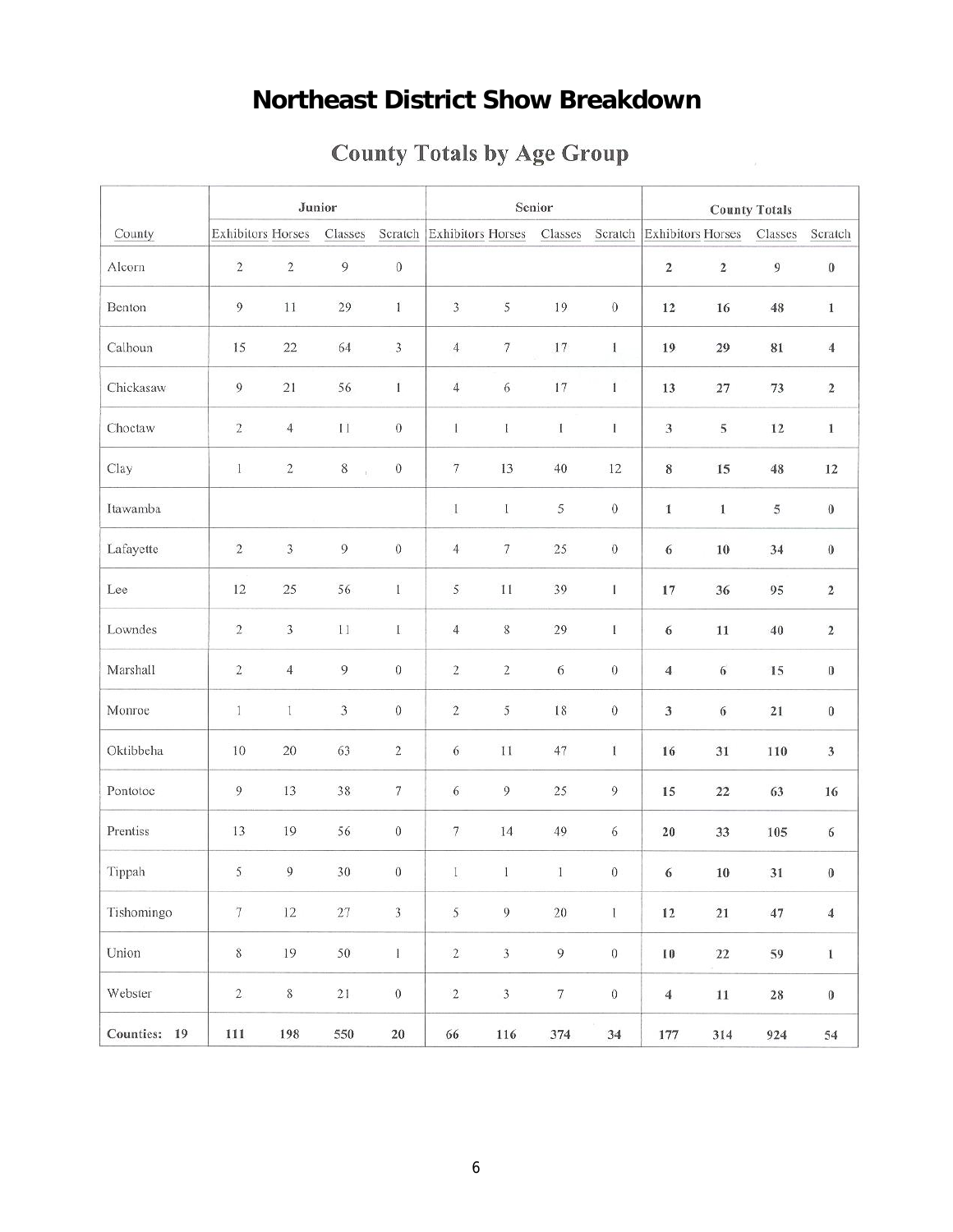# **Northwest District Show Breakdown**

|              |                          |                | Junior            |                  |                           |                | Senior            |                   |                          | <b>County Totals</b> |                |                  |  |
|--------------|--------------------------|----------------|-------------------|------------------|---------------------------|----------------|-------------------|-------------------|--------------------------|----------------------|----------------|------------------|--|
| County       | <b>Exhibitors Horses</b> |                | Classes           |                  | Scratch Exhibitors Horses |                | Classes           | Scratch           | <b>Exhibitors Horses</b> |                      | Classes        | Scratch          |  |
| Bolivar      | 5                        | $\overline{9}$ | 26                | $\overline{4}$   | $\mathbf{I}$              | $\overline{4}$ | $\overline{4}$    | $\sqrt{2}$        | $\boldsymbol{6}$         | 13                   | 30             | 6                |  |
| Carroll      | $\sqrt{2}$               | $\overline{3}$ | $\overline{4}$    | $\boldsymbol{0}$ | 5                         | $\tau$         | 25                | $\overline{4}$    | $\overline{\tau}$        | 10                   | 29             | $\overline{4}$   |  |
| DeSoto       | $6\,$                    | 10             | 24                | $\mathbf{1}$     | $\,2$                     | $\sqrt{2}$     | $10\,$            | $\,0\,$           | 8                        | 12                   | 34             | $1\,$            |  |
| Holmes       | $\mathbf{1}$             | $\sqrt{2}$     | $\overline{4}$    | $\overline{2}$   | $\mathbf{1}$              | $\overline{c}$ | $\overline{4}$    | $\overline{4}$    | $\overline{2}$           | $\overline{4}$       | $\bf 8$        | $\sqrt{6}$       |  |
| Humphreys    | $\,2$                    | $\overline{4}$ | $\overline{\tau}$ | $\mathbf I$      | $\overline{3}$            | 3              | 10                | $\mathbf{1}$      | $\lesssim$               | $\tau$               | 17             | $\mathbf 2$      |  |
| Leflore      |                          |                | l)                |                  | $\mathbf{I}$              | $\sqrt{2}$     | $\sqrt{2}$        | $\boldsymbol{0}$  | 1                        | $\sqrt{2}$           | $\sqrt{2}$     | $\bf{0}$         |  |
| Montgomery   | $\overline{4}$           | 5              | 15                | $\mathbf{1}$     | $\overline{3}$            | $\overline{3}$ | 19                | 3                 | 7                        | $\,$ 8 $\,$          | 34             | $\overline{4}$   |  |
| Panola       | 6                        | $11\,$         | $20\,$            | 5                | $\bar{1}$                 | $\mathbf{1}$   | $\mathbf 2$       | $\boldsymbol{0}$  | $\overline{\tau}$        | 12                   | 22             | $\,$ 5 $\,$      |  |
| Sharkey      | $\,1\,$                  | $\mathbf{I}$   | $\bar{2}$         | $\,2$            | $\sqrt{2}$                | $\overline{4}$ | $\overline{\tau}$ | $\mathbf{1}$      | $\overline{\mathbf{3}}$  | 5                    | $\overline{9}$ | $\overline{3}$   |  |
| Sunflower    | $\overline{2}$           | 3              | $\,8$             | 5                | $\overline{c}$            | $\overline{c}$ | 5                 | $\mathbf{1}$      | $\overline{4}$           | $\mathfrak s$        | 13             | $\sqrt{6}$       |  |
| Tallahatchie | $\sqrt{2}$               | 3              | $\overline{4}$    | $\,0$            | 3                         | $\tau$         | 9                 | $\mathbf{1}$      | 5                        | $10\,$               | 13             | $1\,$            |  |
| Tate         | 13                       | 20             | 67                | 6                | $10\,$                    | 19             | 47                | $\overline{\tau}$ | 23                       | 39                   | 114            | 13               |  |
| Washington   | $\mathfrak{Z}$           | 5              | 16                | $\boldsymbol{0}$ | $\sqrt{2}$                | 5              | 13                | $\boldsymbol{0}$  | 5                        | $10$                 | 29             | $\boldsymbol{0}$ |  |
| Yalobusha    | $\overline{3}$           | 12             | 42                | $\overline{2}$   | 8                         | 20             | 66                | $\tau$            | 11                       | 32                   | 108            | $\overline{9}$   |  |
| Counties: 14 | 50                       | 88             | 239               | 29               | 44                        | 81             | 223               | 31                | 94                       | 169                  | 462            | 60               |  |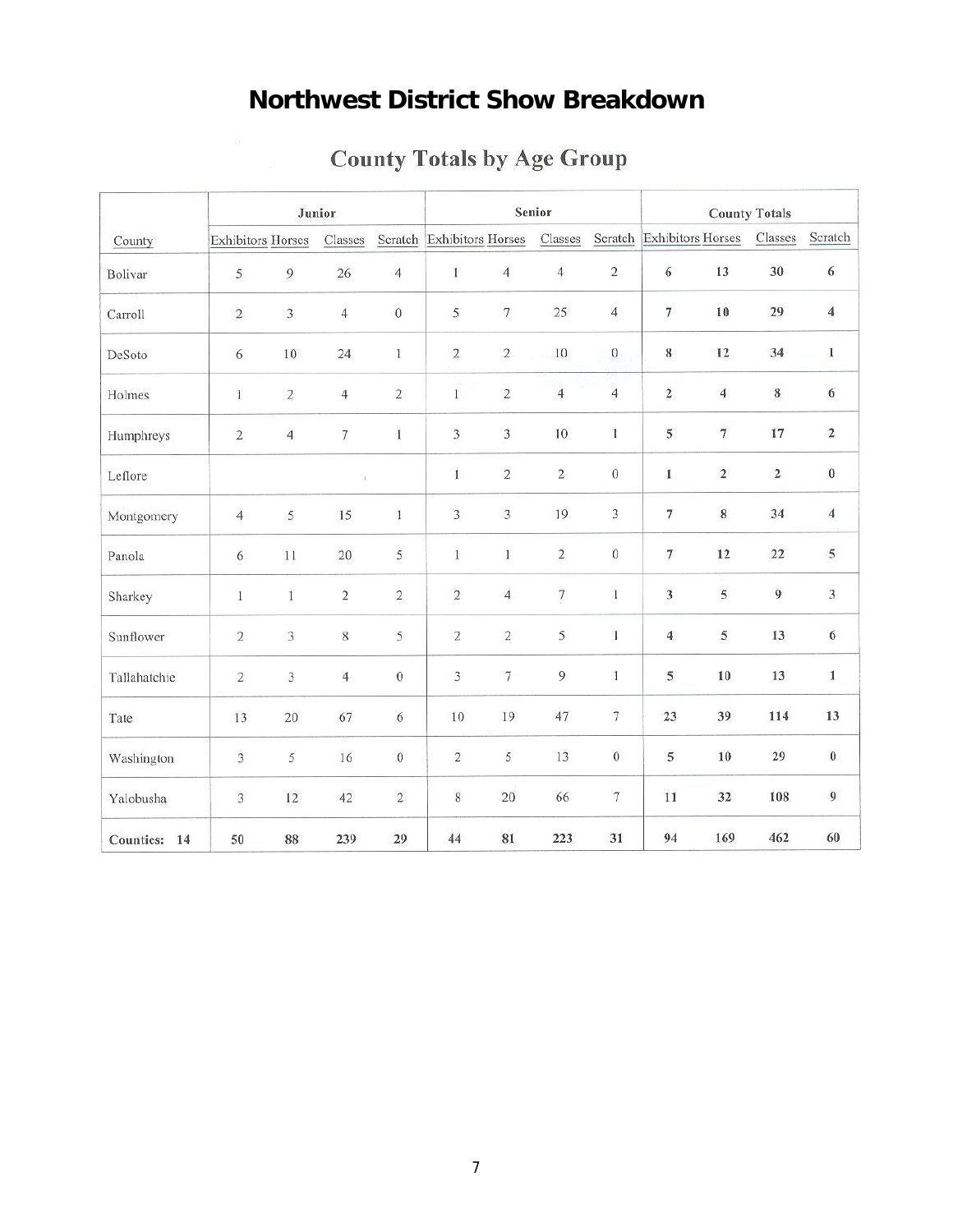# **Southeast District Show Breakdown**

|              |                          |                | Junior                         |                         |                          |                   | Senior                      |                             | <b>County Totals</b>      |                             |                  |                          |
|--------------|--------------------------|----------------|--------------------------------|-------------------------|--------------------------|-------------------|-----------------------------|-----------------------------|---------------------------|-----------------------------|------------------|--------------------------|
| County       | <b>Exhibitors Horses</b> |                | Classes                        | Scratch                 | <b>Exhibitors Horses</b> |                   | Classes                     | Scratch                     |                           | <b>Exhibitors Horses</b>    | Classes          | Scratch                  |
| Clarke       | 5                        | $\sqrt{6}$     | $18\,$                         | $\boldsymbol{0}$        | $\sqrt{2}$               | $\,2$             | $\overline{4}$              | $\,0\,$                     | $\boldsymbol{7}$          | $\,$ 8 $\,$                 | $22\,$           | $\boldsymbol{0}$         |
| Covington    | 5                        | $\tau$         | 22                             | $\sqrt{2}$              | 5                        | $\overline{\tau}$ | $27\,$                      | $\overline{4}$              | $10\,$                    | 14                          | 49               | 6                        |
| Forrest      | $12 \,$                  | 19             | 64                             | 13                      | $\mathfrak{Z}$           | 3                 | $\boldsymbol{7}$            | $\sqrt{2}$                  | 15                        | $22\,$                      | $71\,$           | 15                       |
| George       | $\overline{\mathbf{3}}$  | $\overline{3}$ | 9                              | $\boldsymbol{0}$        | $\,$ I                   | I.                | $\ensuremath{\mathfrak{Z}}$ | $\boldsymbol{0}$            | $\overline{\mathcal{A}}$  | $\overline{4}$              | $12\,$           | $\boldsymbol{0}$         |
| Greene       | $\mathbf{I}$             | $\bf{I}$       | 3                              | $\overline{\mathbf{3}}$ | $\,2$                    | $\sqrt{2}$        | $\sqrt{6}$                  | $\sqrt{3}$                  | $\ensuremath{\mathbf{3}}$ | $\ensuremath{\mathfrak{Z}}$ | $\boldsymbol{9}$ | 6                        |
| Harrison     | $\mathbf{1}$             | $\sqrt{2}$     | $\overline{9}$<br>$\mathbf{E}$ | $\boldsymbol{0}$        |                          |                   |                             |                             | $\mathbf 1$               | $\mathbf 2$                 | $\boldsymbol{9}$ | $\boldsymbol{0}$         |
| Jackson      | 15                       | $28\,$         | 99                             | $\tau$                  | 6                        | $\overline{9}$    | 35                          | 9                           | 21                        | 37                          | 134              | 16                       |
| Jasper       | $\overline{9}$           | $10\,$         | 29                             | $\sqrt{2}$              | $\overline{3}$           | $\overline{4}$    | $\overline{9}$              | $\sqrt{2}$                  | $12\,$                    | 14                          | 38               | $\overline{4}$           |
| Jones        | 10                       | 20             | 55                             | $1\,$                   | $11\,$                   | 13                | 44                          | $10\,$                      | $\mathbf{21}$             | 33                          | 99               | $11\,$                   |
| Lamar        | 6                        | 6              | 19                             | $\,$ 8 $\,$             | 3                        | 3                 | $\boldsymbol{7}$            | $\sqrt{3}$                  | $\boldsymbol{9}$          | 9                           | 26               | 11                       |
| Lauderdale   | 6                        | 13             | 41                             | $\sqrt{5}$              | 1                        | $\,1$             | $\mathfrak{Z}$              | $\ensuremath{\mathfrak{Z}}$ | $\boldsymbol{7}$          | 14                          | 44               | $\,$ 8 $\,$              |
| Marion       | $\bar{I}$                | $\,$ $\,$      | $\sqrt{4}$                     | $\bf{l}$                |                          |                   |                             |                             | $\mathbbm{1}$             | $\bf{1}$                    | $\overline{4}$   | $1\,$                    |
| Neshoba      | 9                        | 13             | 33                             | $\sqrt{4}$              | $\,$ 8 $\,$              | 12                | 29                          | $\overline{4}$              | $17\,$                    | 25                          | 62               | $\bf 8$                  |
| Newton       | $\,$ 8 $\,$              | 14             | 39                             | 13                      | 10                       | 14                | 34                          | 7                           | 18                        | 28                          | 73               | $20\,$                   |
| Pearl River  | 21                       | 33             | 106                            | 6                       | 5                        | $\,$ 8 $\,$       | 17                          | $\boldsymbol{0}$            | 26                        | 41                          | 123              | $\sqrt{6}$               |
| Perry        | 3                        | $\overline{4}$ | 12                             | $\boldsymbol{0}$        | $\sqrt{2}$               | $\sqrt{2}$        | $\overline{\mathcal{A}}$    | 1                           | 5                         | $\sqrt{6}$                  | 16               | $\mathbf 1$              |
| Stone        | $\sqrt{6}$               | $\overline{9}$ | $\sqrt{28}$                    | $\sqrt{6}$              | $\sqrt{2}$               | $\sqrt{2}$        | $\sqrt{6}$                  | $1\,$                       | $\bf 8$                   | $11\,$                      | 34               | $\overline{\mathcal{I}}$ |
| Wayne        | $\,1$                    | $\sqrt{2}$     | $\sqrt{6}$                     | $\boldsymbol{0}$        |                          |                   |                             |                             | $\,1$                     | $\mathbf 2$                 | $\sqrt{6}$       | $\pmb{0}$                |
| Counties: 18 | 122                      | 191            | 596                            | $71\,$                  | 64                       | 83                | 235                         | 49                          | 186                       | 274                         | 831              | 120                      |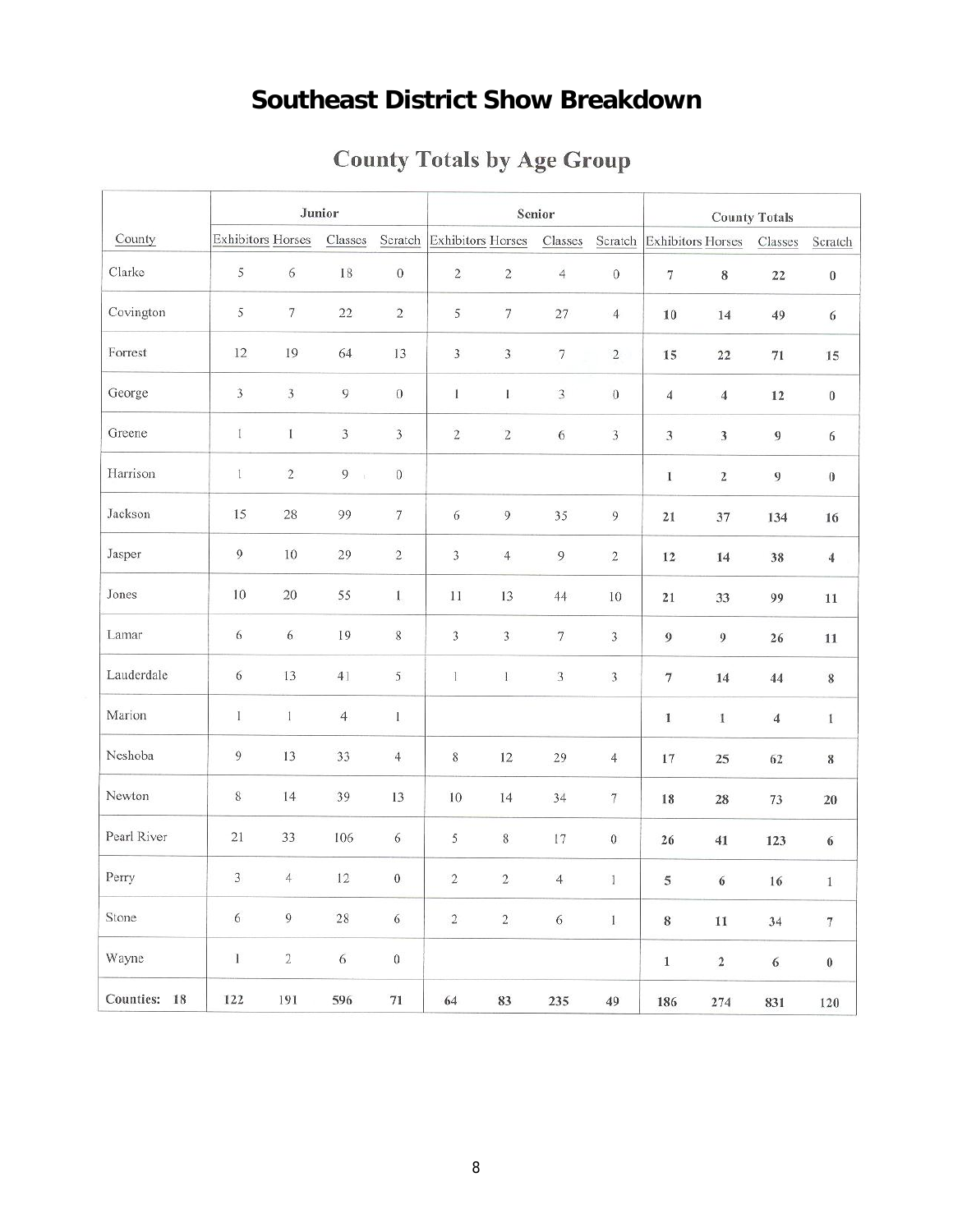# **Southwest District Show Breakdown**

|                        |                             | Junior                   |                 |                  |                           |                | Senior     |                  |                         | <b>County Totals</b>      |                           |                  |  |
|------------------------|-----------------------------|--------------------------|-----------------|------------------|---------------------------|----------------|------------|------------------|-------------------------|---------------------------|---------------------------|------------------|--|
| County                 |                             | <b>Exhibitors Horses</b> | Classes         |                  | Scratch Exhibitors Horses |                | Classes    | Scratch          | Exhibitors Horses       |                           | Classes                   | Scratch          |  |
| Amite                  |                             |                          |                 |                  | $\sqrt{3}$                | $\overline{3}$ | $\sqrt{6}$ | $\boldsymbol{0}$ | $\overline{\mathbf{3}}$ | $\mathbf{3}$              | $\sqrt{6}$                | $\boldsymbol{0}$ |  |
| Attala                 | ¥<br>$\,1$                  | 1                        | $\overline{3}$  | $\boldsymbol{0}$ |                           |                |            |                  | 1                       | $\,$ 1                    | $\ensuremath{\mathbf{3}}$ | $\boldsymbol{0}$ |  |
| Copiah                 | $\sqrt{2}$                  | $\overline{4}$           | $\overline{4}$  | $\boldsymbol{0}$ | $\,1$                     | 3              | $\tau$     | $\boldsymbol{0}$ | $\mathbf{3}$            | $\tau$                    | $11\,$                    | $\boldsymbol{0}$ |  |
| Franklin               | $\sqrt{3}$                  | $\sqrt{3}$               | $11\,$          | $\,0\,$          | $\sqrt{2}$                | $\,2\,$        | $\sqrt{6}$ | $\,0$            | 5                       | 5                         | 17                        | $\boldsymbol{0}$ |  |
| Hinds                  | $\sqrt{6}$                  | $\,8\,$                  | 21              | $\overline{0}$   | $\overline{9}$            | $12\,$         | 36         | $\boldsymbol{0}$ | 15                      | 20                        | 57                        | $\boldsymbol{0}$ |  |
| Leake                  | $\sqrt{6}$                  | $10\,$                   | 25<br>$\vec{E}$ | $\mathbf{I}$     | $\overline{3}$            | 5              | $11\,$     | $\boldsymbol{0}$ | $\boldsymbol{9}$        | 15                        | 36                        | $\mathbf 1$      |  |
| Lincoln                | $\boldsymbol{9}$            | 15                       | 56              | 5                | 5                         | $\overline{9}$ | 29         | $\boldsymbol{0}$ | 14                      | 24                        | 85                        | 5                |  |
| Madison                | $10\,$                      | $18\,$                   | 52              | $\overline{4}$   | $\overline{4}$            | 9              | 21         | $\,0$            | $14\,$                  | $27\,$                    | 73                        | $\overline{4}$   |  |
| Pike                   |                             |                          |                 |                  | $\overline{3}$            | 5              | 13         | $\,$ $\,$        | $\overline{\mathbf{3}}$ | 5                         | 13                        | $\mathbf{1}$     |  |
| Rankin                 | 16                          | 33                       | 83              | $\overline{4}$   | $17\,$                    | 34             | 91         | $\sqrt{2}$       | 33                      | 67                        | 174                       | $\sqrt{6}$       |  |
| Scott                  | $\sqrt{2}$                  | $\sqrt{2}$               | 6               | $\,0\,$          | $\overline{3}$            | 6              | 18         | 5                | $\,$ 5                  | $\bf 8$                   | 24                        | 5                |  |
| Simpson                | $\ensuremath{\mathfrak{Z}}$ | 5                        | 12              | $\,0\,$          | $\mathbf{I}$              | 1              | 3          | $\boldsymbol{0}$ | $\boldsymbol{4}$        | 6                         | 15                        | $\boldsymbol{0}$ |  |
| Smith                  | $\overline{4}$              | $\overline{4}$           | 9               | $\overline{0}$   |                           |                |            |                  | $\sqrt{4}$              | $\boldsymbol{4}$          | $\boldsymbol{9}$          | $\boldsymbol{0}$ |  |
| Walthall               | $\sqrt{2}$                  | $\sqrt{3}$               | $\,$ 8 $\,$     | $\,0\,$          |                           |                |            |                  | $\mathbf 2$             | $\ensuremath{\mathbf{3}}$ | $\,$ 8 $\,$               | $\pmb{0}$        |  |
| Warren                 | 33                          | 52                       | 179             | 10               | 13                        | 27             | $70\,$     | $\boldsymbol{0}$ | 46                      | 79                        | 249                       | 10               |  |
| Yazoo                  | 15                          | 26                       | 74              | $\,0\,$          | 14                        | $26\,$         | $77\,$     | $\mathbf I$      | 29                      | 52                        | 151                       | $\mathbf 1$      |  |
| <b>Counties:</b><br>16 | 112                         | 184                      | 543             | 24               | 78                        | 142            | 388        | $\overline{9}$   | 190                     | 326                       | 931                       | 33               |  |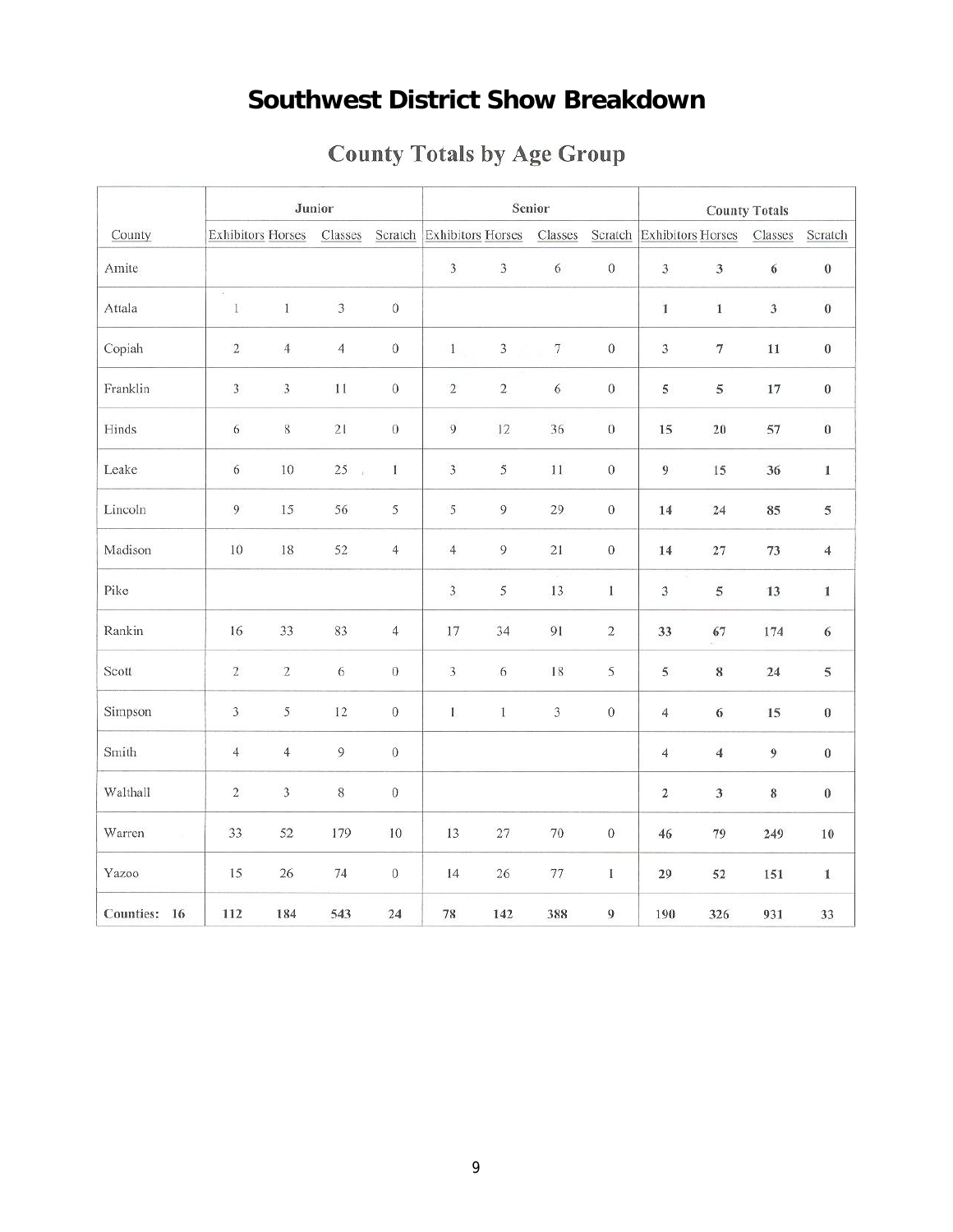## X**2008 STATE 4-H HORSE CHAMPIONSHIP**

The 2008 State 4-H Horse Championship, including team demonstration, individual demonstration, public speaking, horse bowl, hippology, horse judging, horse art and horse photography contests was an outstanding event! The show ran extremely smooth and this is due to the fine work and cooperation of many, many people. We want to express our appreciation to all exhibitors, parents, volunteers, leaders, agents, and specialists for their excellent cooperation and interest in the 4-H horse program. We especially appreciate the Extension agents/program associates and volunteers for working at the show and admire their dedication to seeing that the show is run in the best way possible. Of course, the work starts with the county programs and agents/program associates are to be commended for their support of this program. Congratulations on another great job!

|                 |           | <b>Horses</b>    | <b>Entries</b> | <b>Counties</b> |
|-----------------|-----------|------------------|----------------|-----------------|
| <b>District</b> | 4-H'ers   | <b>Exhibited</b> | <b>Shown</b>   | Participating   |
| <b>NE</b>       | 118 (123) | 182 (180)        | 359 (353)      | 17(18)          |
| <b>NW</b>       | 77 (68)   | 112 (111)        | 225 (211)      | 14(13)          |
| <b>SE</b>       | 131 (133) | 176 (191)        | 347 (372)      | 16(16)          |
| <b>SW</b>       | 140 (168) | 210 (252)        | 364 (481)      | 14 (16)         |
| <b>Total</b>    | 466 (492) | 680 (734)        | 1295 (1417)    | 61 (63)         |

### **2008 District Participation at State 4-H Horse Championships**

**(Number) refers to 2007 Figures** 

### **2008 State 4-H Horse Championships Non-riding Contests**

|                                 | <b>Juniors</b>                                                          |                | <b>Seniors</b>    |                |  |  |  |
|---------------------------------|-------------------------------------------------------------------------|----------------|-------------------|----------------|--|--|--|
| <b>Contests</b>                 | 4-H'ers                                                                 | Teams          | 4-H'ers           | Teams          |  |  |  |
| <b>Individual Demonstration</b> | 6(1)                                                                    | $\blacksquare$ | 10(16)            | $\blacksquare$ |  |  |  |
| <b>Horse Public Speaking</b>    | (4)                                                                     | $\blacksquare$ | 12(9)             |                |  |  |  |
| <b>Team Demonstration</b>       | 6(14)                                                                   | 3(7)           | 8(4)              | 4(2)           |  |  |  |
| <b>Horse Bowl</b>               | 40 (34)                                                                 | 9(8)           | 22 (12)           | 5(3)           |  |  |  |
| <b>Horse Judging</b>            | 35 (34)                                                                 | 9(8)           | 35 (23)           | 8(2)           |  |  |  |
| Hippology                       |                                                                         |                | 17 (8)            | 4(2)           |  |  |  |
| <b>Horse Photography</b>        |                                                                         |                | 118 (170) entries |                |  |  |  |
| <b>Horse Art</b>                | 61 (116) entries                                                        |                |                   |                |  |  |  |
| <b>County T-shirt Design</b>    | 10 county t-shirts                                                      |                |                   |                |  |  |  |
|                                 | $\{N_1, \ldots, N_n\}$ us fans to $\{O\}$ $\mathbb{R}^n$ $\mathbb{R}^n$ |                |                   |                |  |  |  |

**(Number) refers to 2007 Figures** 

### **Total for State Shows**

|                                  | 2008 | 2007 | 2006 | 2005 | 2004 | 2003 | 2002 | 2001 | 2000 | 1999 |
|----------------------------------|------|------|------|------|------|------|------|------|------|------|
| 4-H'ers                          | 466  | 492  | 535  | 483  | 516  | 494  | 520  | 536  | 564  | 524  |
| Horse<br><b>Exhibited</b>        | 680  | 734  | 776  | 684  | 678  | 649  | 707  | 728  | 762  | 697  |
| <b>Entries</b><br><b>Shown</b>   | 1295 | 1417 | 1478 | 1347 | 1368 | 1296 | 1375 | 1386 | 1348 | 1282 |
| <b>Counties</b><br>Participating | 61   | 63   | 64   | 66   | 65   | 66   | 69   | 67   | 65   | 66   |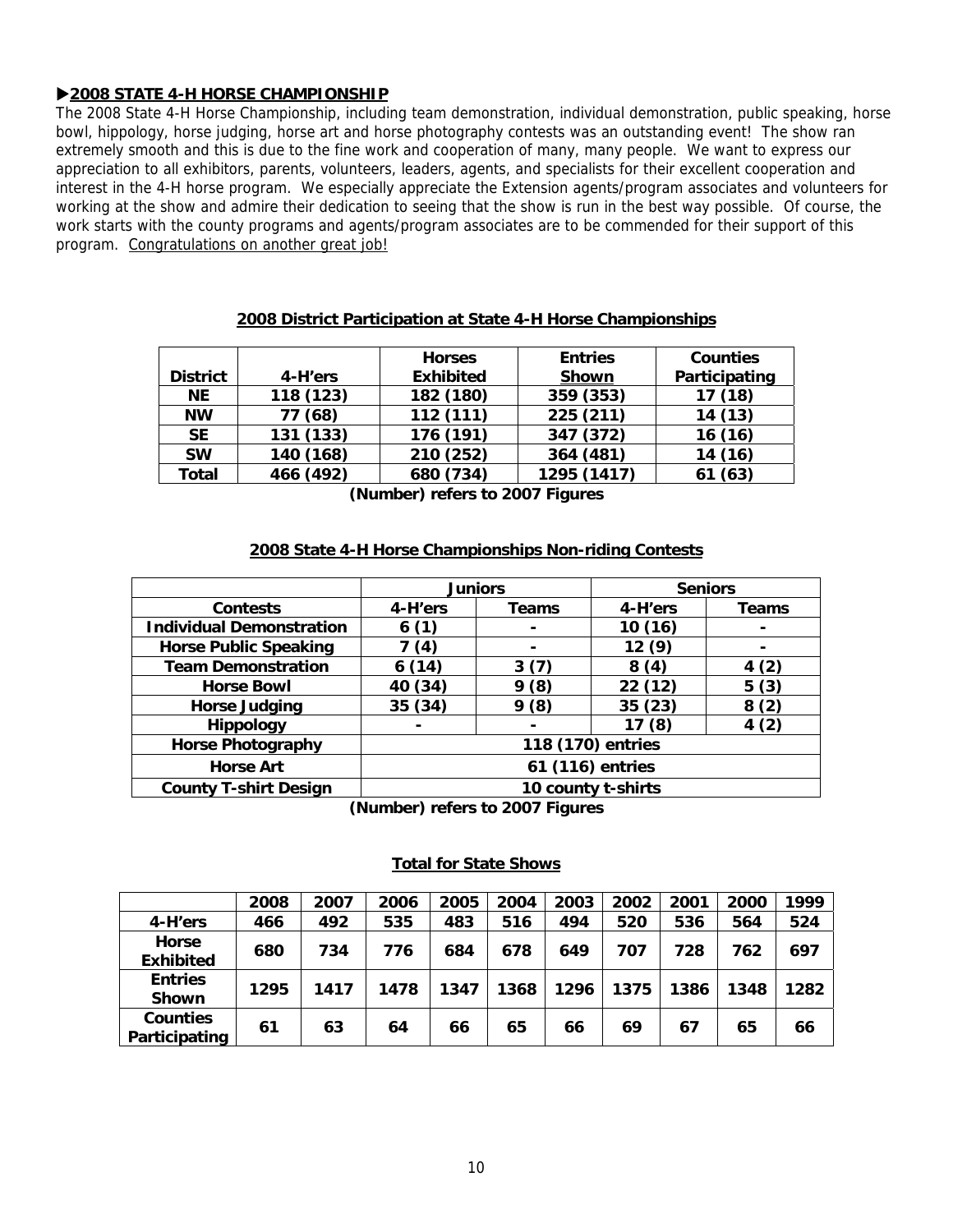# **Northeast District Participation at State Show**

| <b>County Totals by Age Group</b> |  |  |
|-----------------------------------|--|--|
|                                   |  |  |

|                        |                | Junior                  |                |                  |                | Senior           |                  |                  |                          | <b>County Totals</b> |                         |                |
|------------------------|----------------|-------------------------|----------------|------------------|----------------|------------------|------------------|------------------|--------------------------|----------------------|-------------------------|----------------|
| County                 | Exhibitors     | Horses                  | Classes        | Scratch          | Exhibitors     | Horses           | Classes          | Scratch          | Exhibitors               | Horses               | Classes                 | Scratch        |
| Benton                 | $\mathbf{3}$   | 3                       | 6              | $\mathbf 5$      | 3              | $\sqrt{3}$       | 8                | $\overline{7}$   | 6                        | 6                    | 14                      | 12             |
| Calhoun                | 12             | 14                      | 29             | $\boldsymbol{0}$ | 4              | $\boldsymbol{6}$ | 9                | $\pmb{0}$        | 16                       | 20                   | 38                      | $\mathbf 0$    |
| Chickasaw              | 5              | 10                      | 21             | $\mathbf 0$      | $\overline{2}$ | $\overline{4}$   | 6                | $\boldsymbol{0}$ | $\overline{7}$           | 14                   | 27                      | 0              |
| Choctaw                | $\overline{2}$ | $\overline{\mathbf{4}}$ | 8              | $\boldsymbol{0}$ |                |                  |                  |                  | $\bf 2$                  | 4                    | 8                       | $\mathbf 0$    |
| Clay                   | $\mathbf{1}$   | $\mathbf{1}$            | $\overline{a}$ | $\boldsymbol{0}$ | 3              | $\mathbf 5$      | 12               | $\boldsymbol{0}$ | 4                        | 6                    | 14                      | $\mathbf 0$    |
| Lafayette              | $\overline{2}$ | $\mathfrak{Z}$          | 6              | $\boldsymbol{0}$ | 3              | $\overline{5}$   | 15               | 5                | 5                        | 8                    | 21                      | 5              |
| Lee                    | 6              | 13                      | 30             | $\overline{0}$   | $\overline{4}$ | 6                | 9                | $\mathbf{1}$     | 10                       | 19                   | 39                      | $\mathbf{1}$   |
| Lowndes                | $\mathbf{1}$   | $\overline{2}$          | $\overline{a}$ | $\pmb{0}$        | $\overline{2}$ | 3                | 14               | $\pmb{0}$        | 3                        | 5                    | 16                      | $\mathbf 0$    |
| Marshall               | $\mathbf{1}$   | $\overline{2}$          | 3              | $\boldsymbol{0}$ | $\mathbf{1}$   | $\mathbf{1}$     | $\overline{4}$   | $\boldsymbol{0}$ | $\mathbf{2}$             | 3                    | $\overline{\mathbf{z}}$ | $\mathbf 0$    |
| Monroe                 |                |                         |                |                  | $\overline{2}$ | 3                | $\overline{7}$   | $\boldsymbol{0}$ | $\mathbf{2}$             | 3                    | $\overline{\mathbf{z}}$ | $\mathbf 0$    |
| Oktibbeha              | 9              | 16                      | 36             | $\mathbf 0$      | 5              | 8                | 29               | $\overline{2}$   | 14                       | 24                   | 65                      | $\overline{2}$ |
| Pontotoc               | $\overline{4}$ | 6                       | 12             | $\boldsymbol{0}$ | $\overline{2}$ | $\overline{2}$   | 6                | $\boldsymbol{0}$ | 6                        | 8                    | 18                      | $\mathbf 0$    |
| Prentiss               | 9              | 11                      | 24             | $\boldsymbol{0}$ | $\overline{7}$ | 13               | 29               | 3                | 16                       | 24                   | 53                      | 3              |
| Tippah                 | 5              | 5                       | 8              | $\overline{4}$   |                |                  |                  |                  | 5                        | ${\bf 5}$            | 8                       | 4              |
| Tishomingo             | 5              | $\overline{7}$          | 15             | $\mathbf{1}$     | 4              | $\sqrt{5}$       | $\boldsymbol{6}$ | $\mathbf{1}$     | 9                        | 12                   | 21                      | $\overline{2}$ |
| Union                  | 6              | 14                      | 22             | $\sqrt{5}$       | 1              | $\mathbf{1}$     | $\sqrt{2}$       | $\boldsymbol{0}$ | $\overline{\phantom{a}}$ | 15                   | 24                      | ${\bf 5}$      |
| Webster                | 2              | 4                       | 9              | $\boldsymbol{0}$ | $\overline{2}$ | $\overline{2}$   | $\overline{4}$   | $\boldsymbol{0}$ | 4                        | 6                    | 13                      | 0              |
| <b>Counties:</b><br>17 | 73             | 115                     | 233            | 15               | 45             | 67               | 160              | 19               | 118                      | 182                  | 393                     | 34             |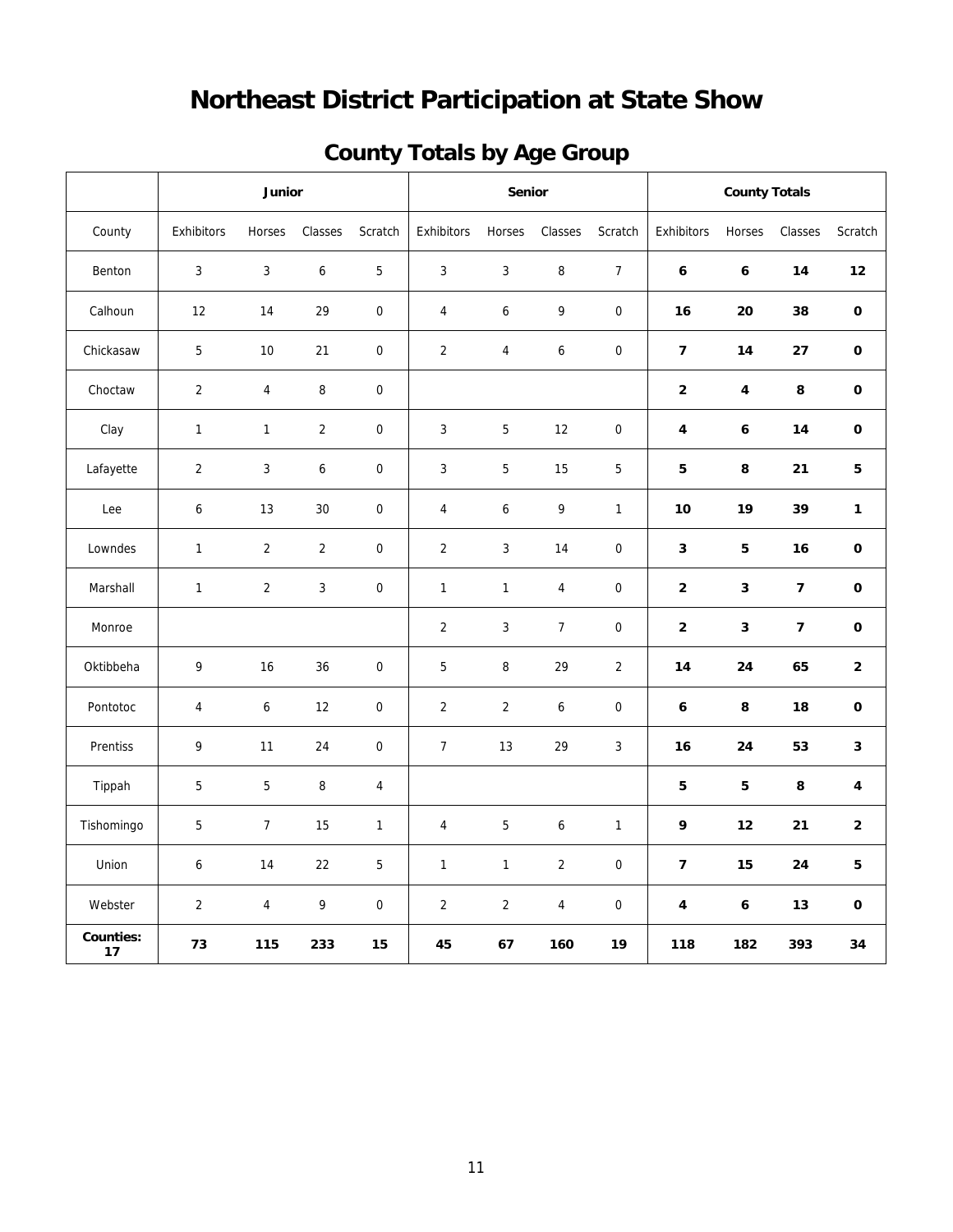# **Northwest District Participation at State Show**

| <b>County Totals by Age Group</b> |  |  |
|-----------------------------------|--|--|
|                                   |  |  |

|                        | Junior         |                |                | Senior           |                |                | <b>County Totals</b> |                  |                         |             |                         |                |
|------------------------|----------------|----------------|----------------|------------------|----------------|----------------|----------------------|------------------|-------------------------|-------------|-------------------------|----------------|
| County                 | Exhibitors     | Horses         | Classes        | Scratch          | Exhibitors     | Horses         | Classes              | Scratch          | Exhibitors              | Horses      | Classes                 | Scratch        |
| Bolivar                | 4              | $\overline{7}$ | 13             | 3                | $\mathbf{1}$   | $\overline{c}$ | $\overline{2}$       | $\boldsymbol{0}$ | 5                       | 9           | 15                      | $\mathbf{3}$   |
| Carroll                | $\overline{2}$ | $\overline{2}$ | $\overline{2}$ | 0                | $\overline{4}$ | $\overline{4}$ | 10                   | $\mathbf 0$      | 6                       | 6           | 12                      | $\mathbf 0$    |
| DeSoto                 | 5              | 9              | 16             | 3                | $\overline{2}$ | $\overline{2}$ | 9                    | $\boldsymbol{0}$ | $\overline{7}$          | 11          | 25                      | $\mathbf{3}$   |
| Holmes                 | $\mathbf{1}$   | $\mathbf{1}$   | $\overline{2}$ | 0                |                |                |                      |                  | 1                       | 1           | $\mathbf 2$             | $\mathbf 0$    |
| Humphreys              | $\overline{2}$ | 3              | 6              | 0                | $\overline{2}$ | $\overline{2}$ | 6                    | $\boldsymbol{0}$ | 4                       | 5           | 12                      | $\mathbf 0$    |
| Leflore                |                |                |                |                  | $\mathbf{1}$   | $\overline{c}$ | $\overline{2}$       | $\mathbf{1}$     | $\mathbf{1}$            | $\mathbf 2$ | $\overline{2}$          | $\mathbf 1$    |
| Montgomery             | $\mathbf{3}$   | 4              | 6              | $\mathbf{1}$     | $\sqrt{2}$     | $\overline{2}$ | 6                    | $\boldsymbol{0}$ | 5                       | 6           | 12                      | $\mathbf{1}$   |
| Panola                 | 3              | 3              | 5              | $\boldsymbol{0}$ |                |                |                      |                  | $\overline{\mathbf{3}}$ | 3           | 5                       | $\mathbf 0$    |
| Sharkey                |                |                |                |                  | $\sqrt{2}$     | $\mathbf{3}$   | $\mathbf{3}$         | $\boldsymbol{0}$ | $\mathbf{2}$            | 3           | $\mathbf{3}$            | $\mathbf 0$    |
| Sunflower              | $\overline{2}$ | $\overline{2}$ | $\overline{2}$ | $\overline{2}$   | $\overline{2}$ | $\overline{2}$ | $\overline{2}$       | $\mathbf 0$      | 4                       | 4           | $\overline{\mathbf{4}}$ | $\overline{2}$ |
| Tallahatchie           | $\mathbf{1}$   | $\mathbf{1}$   | $\mathbf{1}$   | 0                | $\overline{2}$ | $\mathfrak{Z}$ | 3                    | $\boldsymbol{0}$ | $\overline{\mathbf{3}}$ | 4           | 4                       | $\pmb{0}$      |
| Tate                   | 12             | 15             | 29             | 0                | 9              | 14             | 25                   | 5                | 21                      | 29          | 54                      | 5              |
| Washington             | 3              | 5              | 12             | $\overline{c}$   | $\sqrt{2}$     | $\mathfrak{Z}$ | 6                    | $\boldsymbol{0}$ | 5                       | 8           | 18                      | $\overline{2}$ |
| Yalobusha              | 3              | 8              | 31             | 0                | $\overline{7}$ | 13             | 44                   | $\mathbf{1}$     | 10                      | 21          | 75                      | 1              |
| <b>Counties:</b><br>14 | 41             | 60             | 125            | 11               | 36             | 52             | 118                  | $\overline{7}$   | 77                      | 112         | 243                     | 18             |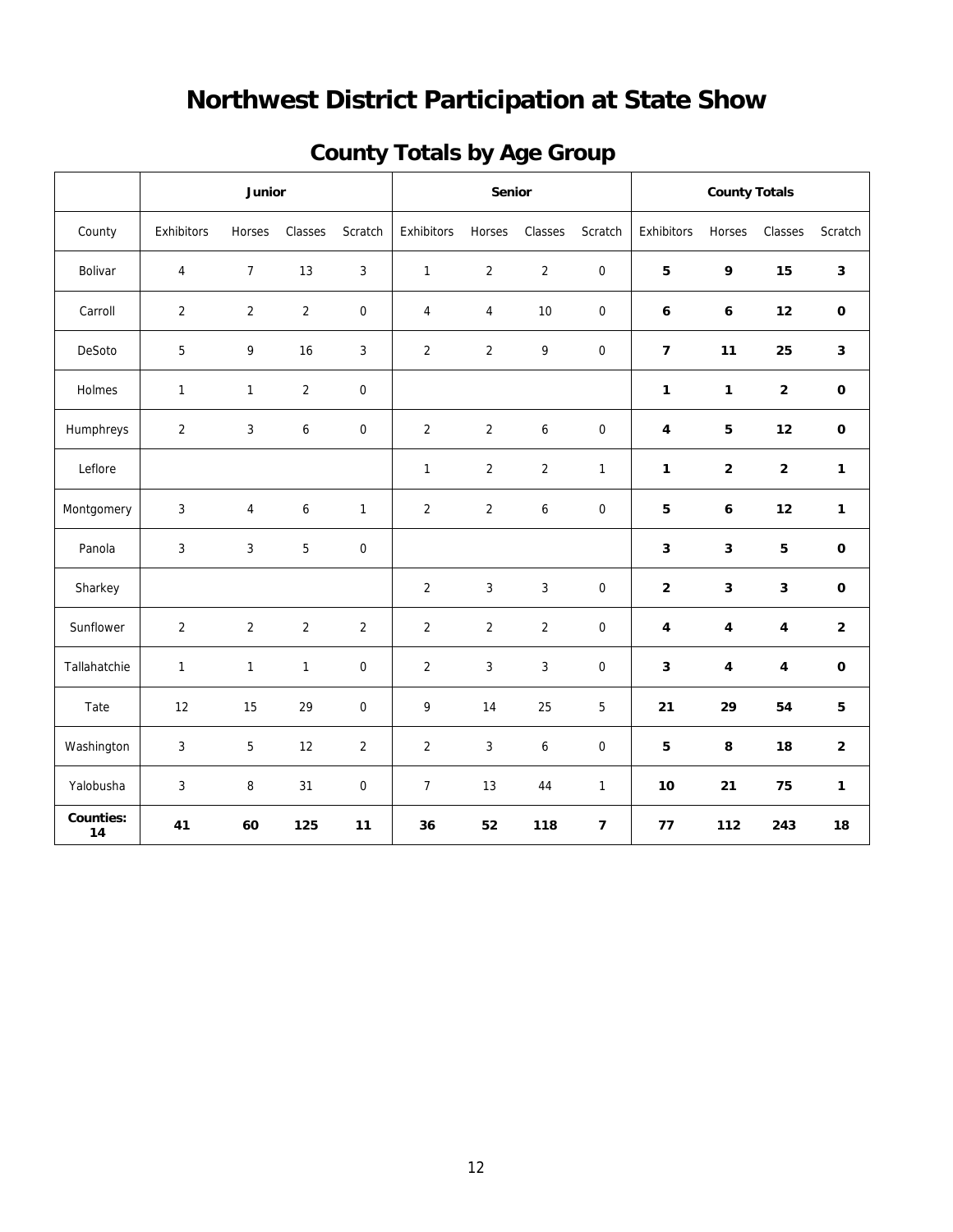# **Southeast District Participation at State Show**

|  | <b>County Totals by Age Group</b> |  |
|--|-----------------------------------|--|
|  |                                   |  |

|                        |                | Junior           |                  |                  |                  | Senior         |              |                  |                | <b>County Totals</b>    |                         |                 |
|------------------------|----------------|------------------|------------------|------------------|------------------|----------------|--------------|------------------|----------------|-------------------------|-------------------------|-----------------|
| County                 | Exhibitors     | Horses           | Classes          | Scratch          | Exhibitors       | Horses         | Classes      | Scratch          | Exhibitors     | Horses                  | Classes                 | Scratch         |
| Clarke                 | $\overline{2}$ | $\overline{2}$   | $\mathbf{3}$     | $\pmb{0}$        |                  |                |              |                  | $\overline{2}$ | $\overline{2}$          | $\overline{\mathbf{3}}$ | $\mathbf 0$     |
| Covington              | 5              | 5                | 10               | $\mathbf{1}$     | 3                | 5              | 14           | $\boldsymbol{0}$ | 8              | 10                      | 24                      | $\mathbf{1}$    |
| Forrest                | 10             | 13               | 28               | $\mathbf 1$      | $\mathbf{1}$     | $\mathbf{1}$   | $\sqrt{3}$   | $\boldsymbol{0}$ | 11             | 14                      | 31                      | $\mathbf{1}$    |
| George                 | $\mathbf{1}$   | $\mathbf{1}$     | $\mathbf{1}$     | $\boldsymbol{0}$ |                  |                |              |                  | $\mathbf{1}$   | $\mathbf{1}$            | $\mathbf{1}$            | $\mathbf 0$     |
| Harrison               | $\mathbf{1}$   | $\overline{2}$   | 8                | $\pmb{0}$        |                  |                |              |                  | $\mathbf{1}$   | $\mathbf 2$             | 8                       | $\mathbf 0$     |
| Jackson                | 10             | 15               | 32               | $\overline{5}$   | 5                | $\overline{5}$ | 19           | $\mathbf{1}$     | 15             | 20                      | 51                      | 6               |
| Jasper                 | 6              | $\boldsymbol{7}$ | 16               | $\mathbf{1}$     | $\sqrt{2}$       | $\overline{2}$ | 6            | $\mathbf{1}$     | 8              | 9                       | 22                      | $\mathbf 2$     |
| Jones                  | 10             | 14               | 32               | $\overline{4}$   | 11               | 13             | 20           | $\mathbf{1}$     | 21             | 27                      | 52                      | $5\phantom{.0}$ |
| Lamar                  | 4              | 4                | 10               | $\mathbf 0$      | $\mathbf{1}$     | $\mathbf{1}$   | 3            | $\mathbf 0$      | 5              | 5                       | 13                      | $\mathbf 0$     |
| Lauderdale             | 6              | 10               | 26               | $\overline{2}$   |                  |                |              |                  | 6              | 10                      | 26                      | $\mathbf 2$     |
| Neshoba                | 5              | 6                | 12               | $\mathbf{1}$     | $\boldsymbol{7}$ | 8              | 16           | $\boldsymbol{0}$ | 12             | 14                      | 28                      | $\mathbf{1}$    |
| Newton                 | 6              | 10               | 18               | $\sqrt{2}$       | 6                | $\overline{7}$ | 15           | $\mathbf 0$      | 12             | 17                      | 33                      | $\bf 2$         |
| Pearl River            | 19             | 29               | 53               | 9                | 3                | 6              | 10           | $\overline{2}$   | 22             | 35                      | 63                      | 11              |
| Perry                  | $\overline{2}$ | $\mathbf{3}$     | $\boldsymbol{6}$ | $\mathbf 0$      | $\mathbf{1}$     | $\mathbf{1}$   | $\mathbf{1}$ | $\boldsymbol{0}$ | $\mathbf{3}$   | 4                       | $\overline{7}$          | $\pmb{0}$       |
| Stone                  | 3              | 4                | 11               | $\boldsymbol{0}$ |                  |                |              |                  | $\mathbf{3}$   | $\overline{\mathbf{4}}$ | 11                      | $\pmb{0}$       |
| Wayne                  | $\mathbf{1}$   | $\sqrt{2}$       | $\sqrt{5}$       | $\boldsymbol{0}$ |                  |                |              |                  | $\mathbf{1}$   | $\mathbf 2$             | 5                       | $\mathbf 0$     |
| <b>Counties:</b><br>16 | 91             | 127              | 271              | 26               | 40               | 49             | 107          | 5                | 131            | 176                     | 378                     | 31              |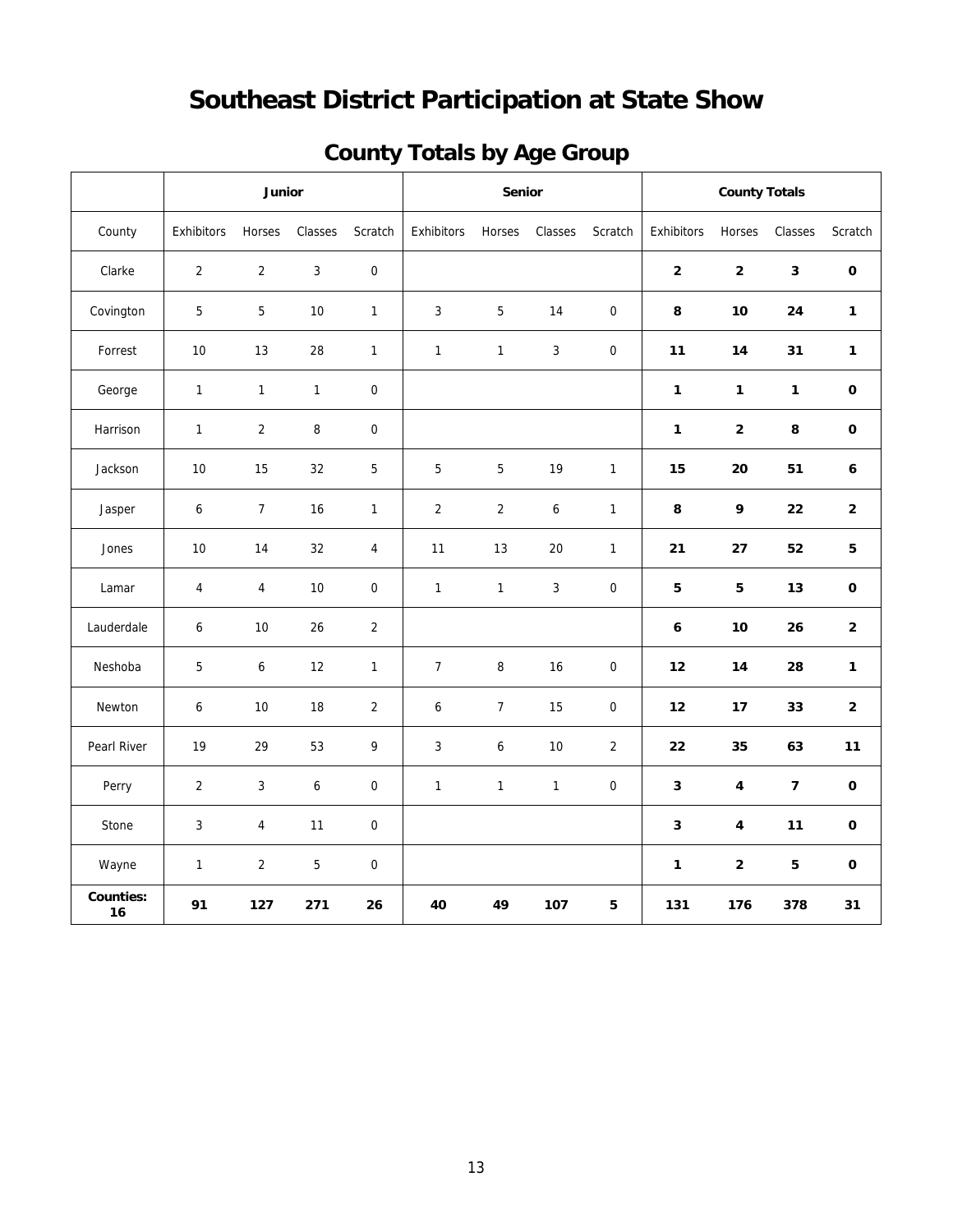# **Southwest District Participation at State Show**

| <b>County Totals by Age Group</b> |  |  |
|-----------------------------------|--|--|
|                                   |  |  |

|                        | Junior         |                |                |                  | Senior         |                |                | <b>County Totals</b> |              |              |              |              |
|------------------------|----------------|----------------|----------------|------------------|----------------|----------------|----------------|----------------------|--------------|--------------|--------------|--------------|
| County                 | Exhibitors     | Horses         | Classes        | Scratch          | Exhibitors     | Horses         | Classes        | Scratch              | Exhibitors   | Horses       | Classes      | Scratch      |
| Amite                  |                |                |                |                  | $\mathbf{3}$   | $\mathbf{3}$   | $\mathbf{3}$   | $\boldsymbol{0}$     | $\mathbf{3}$ | 3            | $\mathbf{3}$ | $\pmb{0}$    |
| Attala                 | $\mathbf{1}$   | $\mathbf{1}$   | $\mathbf{1}$   | $\boldsymbol{0}$ |                |                |                |                      | $\mathbf{1}$ | $\mathbf{1}$ | $\mathbf{1}$ | $\pmb{0}$    |
| Copiah                 | $\mathbf{1}$   | $\mathbf{1}$   | $\mathbf{1}$   | $\boldsymbol{0}$ | $\mathbf{1}$   | $\overline{2}$ | $\mathbf{3}$   | $\boldsymbol{0}$     | $\mathbf 2$  | $\mathbf 3$  | $\pmb{4}$    | $\mathbf 0$  |
| Franklin               | 3              | 3              | $\sqrt{3}$     | $\mathbf 0$      | $\mathbf{1}$   | $\mathbf{1}$   | 3              | $\mathbf 0$          | 4            | 4            | 6            | $\mathbf 0$  |
| Hinds                  | 4              | 5              | 8              | $\boldsymbol{0}$ | 6              | 8              | 19             | $\mathbf 0$          | 10           | 13           | 27           | $\mathbf 0$  |
| Leake                  | 3              | 4              | 6              | $\boldsymbol{0}$ | $\mathfrak{Z}$ | $\overline{4}$ | 6              | $\mathbf{1}$         | 6            | 8            | 12           | $\mathbf{1}$ |
| Lincoln                | $\, 8$         | 10             | 28             | $\overline{a}$   | 3              | $\pmb{4}$      | 8              | $\mathbf 2$          | 11           | 14           | 36           | $\pmb{4}$    |
| Madison                | 6              | 10             | 17             | 6                | $\overline{4}$ | 8              | 16             | $\boldsymbol{0}$     | $10\,$       | 18           | 33           | 6            |
| Rankin                 | 13             | 24             | 42             | $\mathbf 0$      | 15             | 27             | 53             | $\sqrt{2}$           | 28           | 51           | 95           | $\bf 2$      |
| Scott                  | $\mathbf{1}$   | $\mathbf{1}$   | $\overline{2}$ | $\boldsymbol{0}$ | $\mathbf{3}$   | $\overline{4}$ | $\overline{7}$ | $\mathbf{1}$         | 4            | 5            | 9            | $\mathbf{1}$ |
| Simpson                | $\overline{2}$ | $\mathbf{3}$   | $\mathbf{3}$   | $\boldsymbol{0}$ | $\mathbf{1}$   | $\mathbf{1}$   | $\overline{2}$ | $\boldsymbol{0}$     | $\mathbf{3}$ | 4            | 5            | $\mathbf 0$  |
| Smith                  | $\overline{2}$ | $\overline{2}$ | $\overline{2}$ | $\mathbf 0$      |                |                |                |                      | $\mathbf 2$  | $\mathbf 2$  | $\mathbf 2$  | $\pmb{0}$    |
| Warren                 | 24             | 31             | 64             | 4                | $\, 8$         | 14             | 27             | $\mathbf{1}$         | 32           | 45           | 91           | ${\bf 5}$    |
| Yazoo                  | 10             | 18             | 31             | $\mathbf{1}$     | 14             | 21             | 33             | $\overline{4}$       | 24           | 39           | 64           | 5            |
| <b>Counties:</b><br>14 | 78             | 113            | 208            | 13               | 62             | 97             | 180            | 11                   | 140          | 210          | 388          | 24           |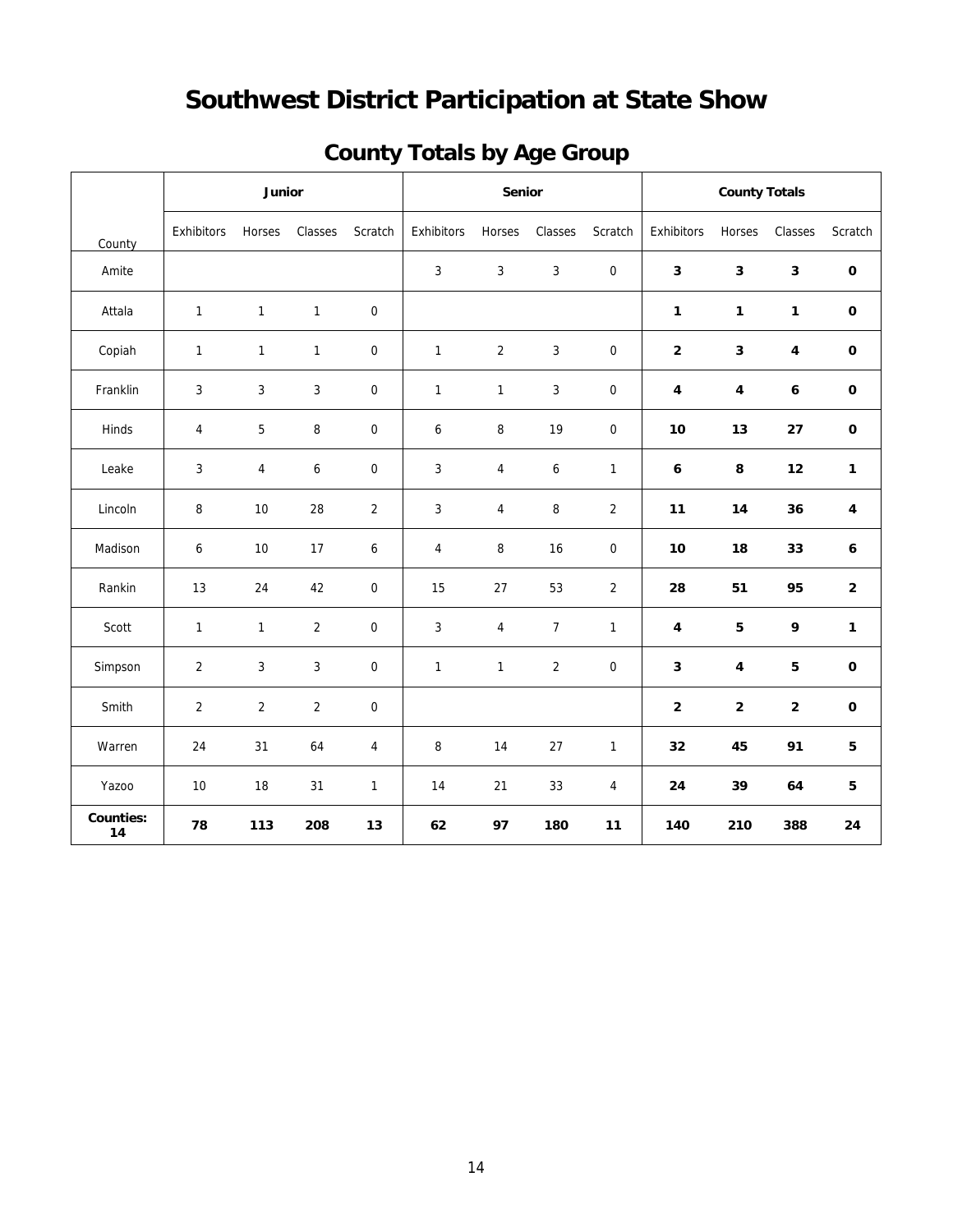## X**2008 STATE 4-H HORSE SHOW – HIGH POINT AWARDS**

|                                                                         | <b>EXHIBITOR</b>                                                                                                                                          | <b>HORSE NAME</b>                                                                 | <b>COUNTY</b>                                       |  |  |  |
|-------------------------------------------------------------------------|-----------------------------------------------------------------------------------------------------------------------------------------------------------|-----------------------------------------------------------------------------------|-----------------------------------------------------|--|--|--|
| $\mathbf{1}$ .<br>2.<br>3.                                              | Western Division (Andree' Hopkins Memorial Award)<br>Allison Johnston<br><b>Brooke Ware</b><br>Katie Alford                                               | Smooth Barzel<br><b>RL A Sudden Cover</b><br>Lads Lo Go                           | DeSoto<br>Rankin<br>Madison                         |  |  |  |
| 1.<br>2.<br>3.                                                          | <b>Saddle &amp; Gaited Division</b><br>Dallas Stricklen<br>J.W. Pipkin<br>Luke Byars                                                                      | Trail of Freedom<br>Popeye<br>Fancys Threat of Wonder                             | Tishomingo<br>Yalobusha<br>Chickasaw                |  |  |  |
| 1 <sub>1</sub><br>2.<br>3.                                              | Hunter Division (Sandy Slocum - Sponsor)<br>Leeann Smith<br>Mary Cornett<br><b>Allison Guider</b>                                                         | <b>Whistle Dixie</b><br><b>Bobby Sox Buddy</b><br>Glow On By                      | Covington<br>Forrest<br>Hinds                       |  |  |  |
| 1.<br>2.<br>3.<br>3.<br>3.                                              | <b>Speed Events Division (Charlie Estess - Sponsor)</b><br>Nora Cobb<br>Adrienne Sandifer<br>Elizabeth Holloway<br><b>Bailee McLendon</b><br>Leslie Peavy | Bonnie<br>Doc Bionic Bid<br>Divis Rocket Jet<br>Chase the Butler<br>Starlette Lee | Pontotoc<br>Rankin<br>Warren<br>Humphreys<br>Newton |  |  |  |
| 1 <sub>1</sub><br>2.<br>3.                                              | <b>Pony Division</b><br>Katherine Rowlen<br><b>Tyler Crosby</b><br>Sabrina Turner                                                                         | Sparkie<br>Carosel Baby<br>Oreo                                                   | Webster<br>Jones<br>Harrison                        |  |  |  |
| 1 <sub>1</sub><br>2.<br>3.                                              | Pony Speed Events Division<br>Breanna Johnson<br>Makenzie Richardson<br><b>Tyler Crosby</b>                                                               | Blacky<br><b>Buddy</b><br>Carosel Baby                                            | Lamar<br>Lincoln<br>Jones                           |  |  |  |
| 1.<br>2.<br>3.                                                          | <b>Cattle &amp; Goat Division (Ware Quarter Horses - Sponsor)</b><br>William Bright<br><b>Martin Walker</b><br><b>Courtney Tullos</b>                     | Sugs Colonel Poco<br><b>Brown</b><br><b>Breeze</b>                                | Webster<br>Humphreys<br>Hinds                       |  |  |  |
|                                                                         | DR. EDWARD R. NORTH AWARDS                                                                                                                                |                                                                                   |                                                     |  |  |  |
| 1.<br>2.<br>3.                                                          | <b>High Point Junior Horse</b><br><b>Tyler Crosby</b><br><b>Bailey Scott</b><br>Emma Martin                                                               | Carosel Baby<br>Ladys Got Principles<br>Line Creek Sugarlump                      | Jones<br>Lee<br>Rankin                              |  |  |  |
| 1.<br>2.<br>3.                                                          | <b>High Point Senior Horse</b><br>Allison Johnston<br><b>Brooke Ware</b><br>Katie Alford                                                                  | Smooth Barzel<br><b>RL A Sudden Cover</b><br>Lads Lo Go                           | DeSoto<br>Rankin<br>Madison                         |  |  |  |
| <b>ROLAND (PEE WEE) STACY MEMORIAL AWARDS</b><br>Junior High Individual |                                                                                                                                                           |                                                                                   |                                                     |  |  |  |
| 1.                                                                      | <b>Tyler Crosby</b>                                                                                                                                       | Jones                                                                             |                                                     |  |  |  |

| <b>Bailey Scott</b> | Lee       |
|---------------------|-----------|
| Casey Moss          | Yalobusha |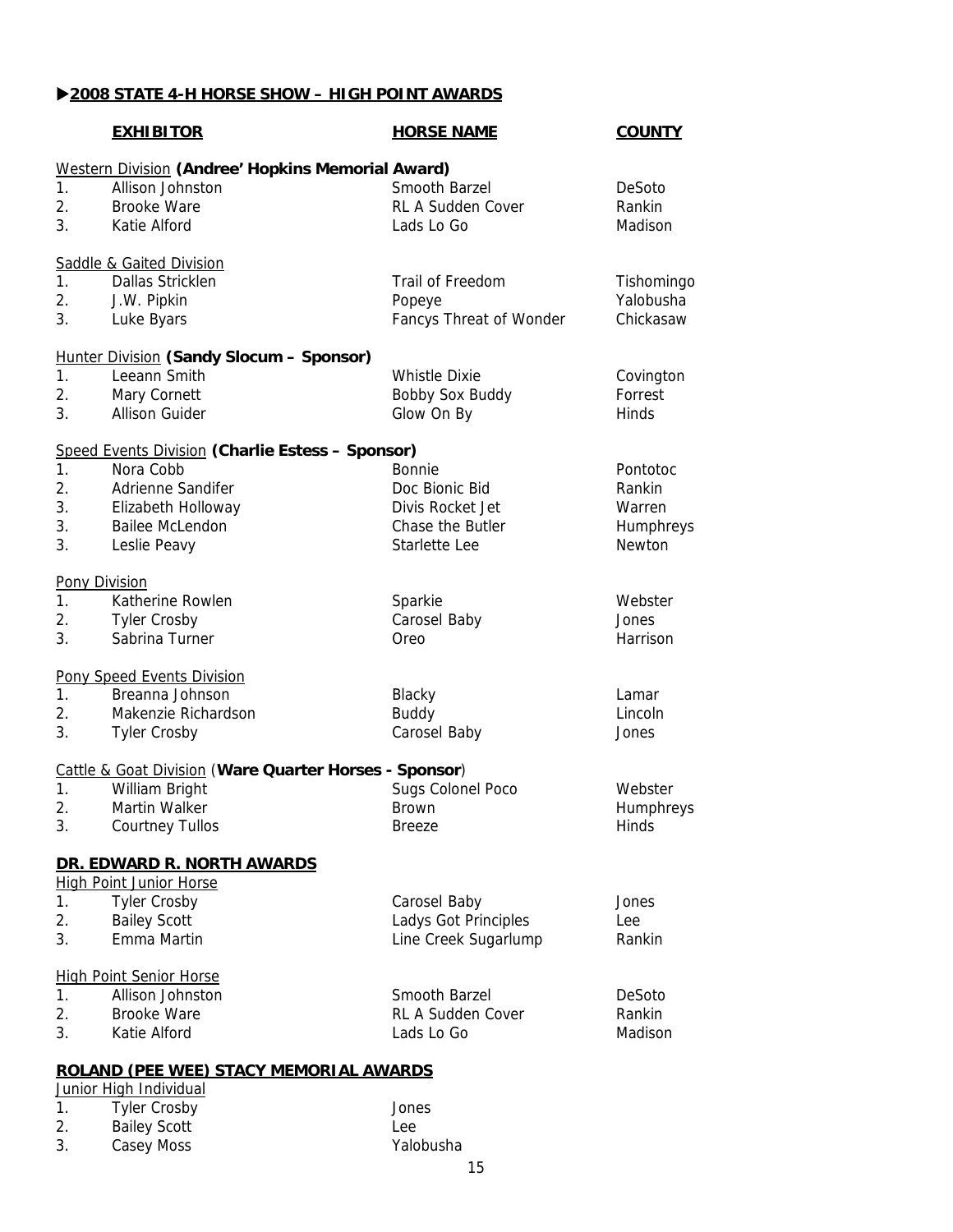Senior High Individual

- 1. Brooke Ware **Rankin**
- 2. Allison Johnston DeSoto
- 3. Katie Alford Madison

### **H.B. HEDGEPETH MEMORIAL AWARD**

## High Point Counties

| $\mathbf{1}$ .  | Rankin    | 488 points |
|-----------------|-----------|------------|
| $\mathcal{P}_1$ | Warren    | 319 points |
| $\mathbf{3}$ .  | Yalobusha | 232 points |
| 4.              | Oktibbeha | 223 points |
| 5.              | Lee       | 205 points |

### **SWAYZE WOODRUFF MEMORIAL ALL AROUND AWARD –** Allison Johnston, DeSoto County

**RIFFEY PARKER MEMORIAL AWARD** – Lawson Varner, Yazoo County

### **RESULTS FROM STATE NON-RIDING CONTESTS SENIOR HORSE BOWL**

| <b>TEAM</b>     |                       |                 | <b>INDIVIDUALS</b>    |
|-----------------|-----------------------|-----------------|-----------------------|
| 1 <sup>st</sup> | Pontotoc              |                 |                       |
|                 | Sara Albers           | 1 <sup>st</sup> | Sara Albers, Pontotoc |
|                 | <b>Ben Albers</b>     | 2 <sub>nd</sub> | Ben Albers, Pontotoc  |
|                 | Morgan Jones          | <b>2rd</b>      | Allison Guider, Hinds |
|                 | <b>Brandon Leslie</b> |                 |                       |
|                 | Hannah Collins        |                 |                       |

2<sup>nd</sup> Hinds

 Sarah Miller Angela Miller Allison Guider Chrissy Wheat

3<sup>rd</sup> Lee Rick Mears Houston Yarbrough Chelsi Smith Katie Wooten

### **JUNIOR HORSE BOWL**

Chickasaw

 Savanna Rhodes Karlee McNeal

# TEAM Chickasaw INDIVIDUALS

- Shelley Edwards 1st Shelley Edwards, Chickasaw<br>
1st Shelley Edwards, Chickasaw<br>
2nd Courtney Elliott. Newton
- Jessi Rhodes 2<sup>nd</sup> Courtney Elliott, Newton<br>Nicole Abrams 2<sup>rd</sup> Audrey Cunningham Por
- Nicole Abrams 3<sup>rd</sup> Audrey Cunningham, Pontotoc
- 2<sup>nd</sup> Newton 3<sup>rd</sup> Pontotoc
	- Courtney Elliott Claylee Chism McKinley Elliott **Atlee Wilson** Haley Taylor **Audrie Cunningham** Will Gipson **Katherine Tackitt** Nora Cobb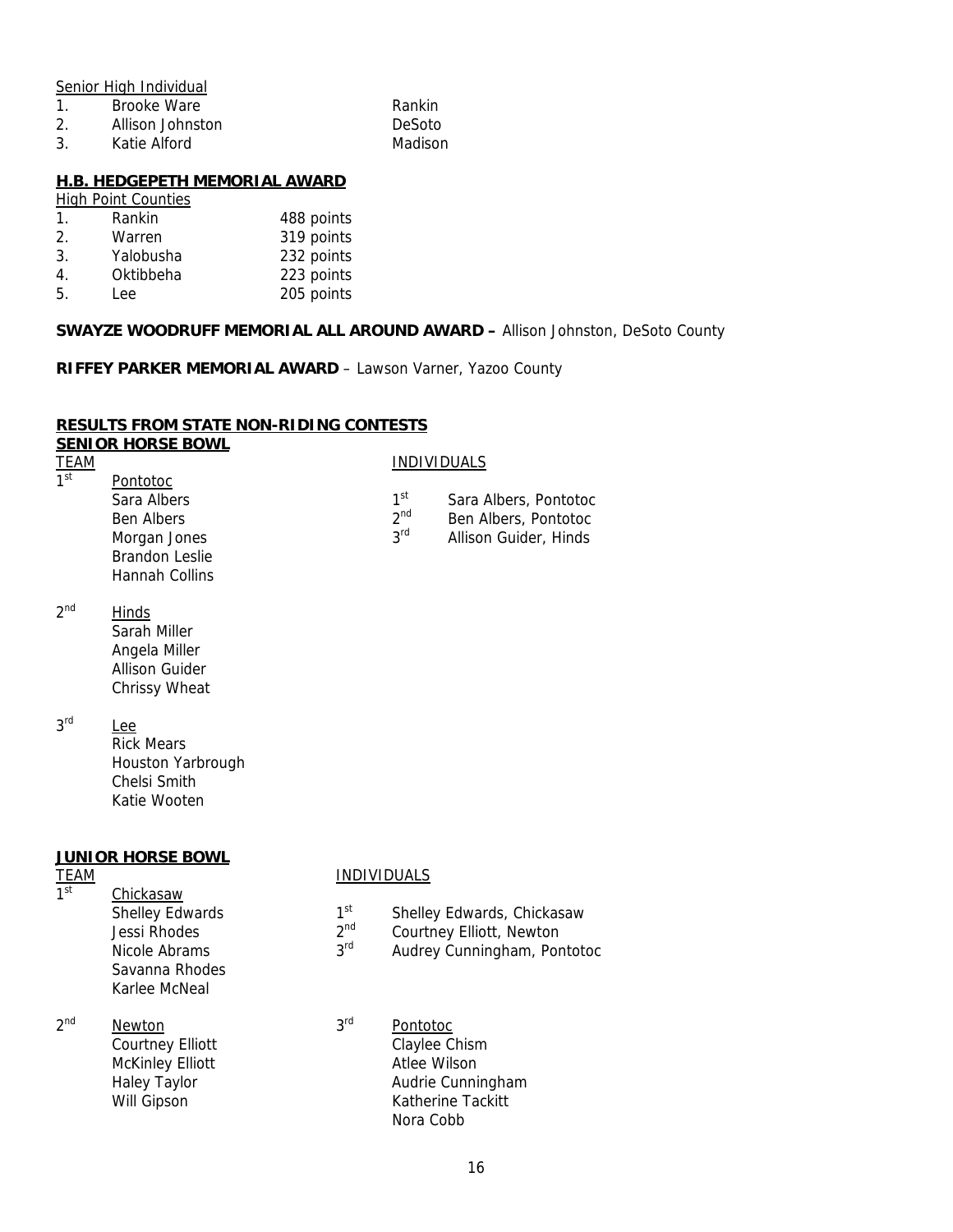## **SENIOR HORSE JUDGING**

- **Newton** Paige Nicholson 1st Anna Leach, Newton<br>
Lindsev Bishop 1st Anna Leach, Newton 2<sup>nd</sup> Bayard Cillie Hinds Lindsey Bishop 2<sup>nd</sup> Bayard Gillis, Hinds<br>Anna Leach 2<sup>rd</sup> Banks Ready, DeSo Anna Alexander
- 2<sup>nd</sup> Hinds Allison Guider Chrissy Wheat
- 3<sup>rd</sup> DeSoto Banks Ready Ryan Johnston Allison Johnston

### **JUNIOR HORSE JUDGING**

**Oktibbeha** Maggie Thompson  $1^{\text{st}}$  Jena Seals, Lauderdale<br>Abby Thompson  $2^{\text{nd}}$  Kaylee McCann, Newton Abby Thompson 2<sup>nd</sup> Kaylee McCann, Newton<br>Rosanna Morris 2<sup>rd</sup> Miranda Stevens, Union Millie Thompson

2<sup>nd</sup> Jones

- Jesse Thornton JoAnna Sanford
- 3<sup>rd</sup> Union Miranda Stevens Breanna Willard Ben Willard

1st Rankin 2nd Rankin 1st Cheyenne Stewart, Webster<br>
1st Cheyenne Stewart, Webster<br>
2<sup>nd</sup> Allison Johnston DeSoto

Rachel Peeler

2<sup>nd</sup> Paige Nicholson, Newton (2014)<br>2<sup>nd</sup> Paige Nicholson, Newton (2015) Lafayette<br>Rachel Tettleton, Elizabeth Tettleton

# $\frac{\text{Webster}}{\text{Chevenne}}$  2<sup>nd</sup> Audrey Cunningham, Pontotoc 2<sup>nd</sup> Audrey Cunningham, Pontotoc

# TEAM HIGH INDIVIDUALS - OVERALL

- 
- 
- Anna Leach 3<sup>rd</sup> Banks Ready, DeSoto

### Bayard Gillis SENIOR HIGH INDIVIDUAL ORAL REASONS Robyn Soignier **Taylor King, Yazoo**

# TEAM INDIVIDUALS

- 
- 
- Rosanna Morris **3<sup>rd</sup>** Miranda Stevens, Union

### Tyler Crosby JUNIOR HIGH INDIVIDUAL ORAL REASONS Sara Tisdale Maggie Thompson, Oktibbeha

## **SENIOR HORSE TEAM DEMONSTRATION SENIOR HORSE INDIVIDUAL DEMONSTRATION**

- 
- Sara Steen, Katie Steen 2nd  $2^{nd}$  Allison Johnston, DeSoto<br> $3^{rd}$  Paige Nicholson, Newton
	-

# **JUNIOR HORSE INDIVIDUAL DEMONSTRATION**

- 1st Taylor Dunn, Oktibbeha<br>1st Taylor Dunn, Oktibbeha<br>1st Audrey Cunningham, Po
	-
	- Cheyenne Stewart, Bailey Colvin 3rd Carlie Lambert, Pearl River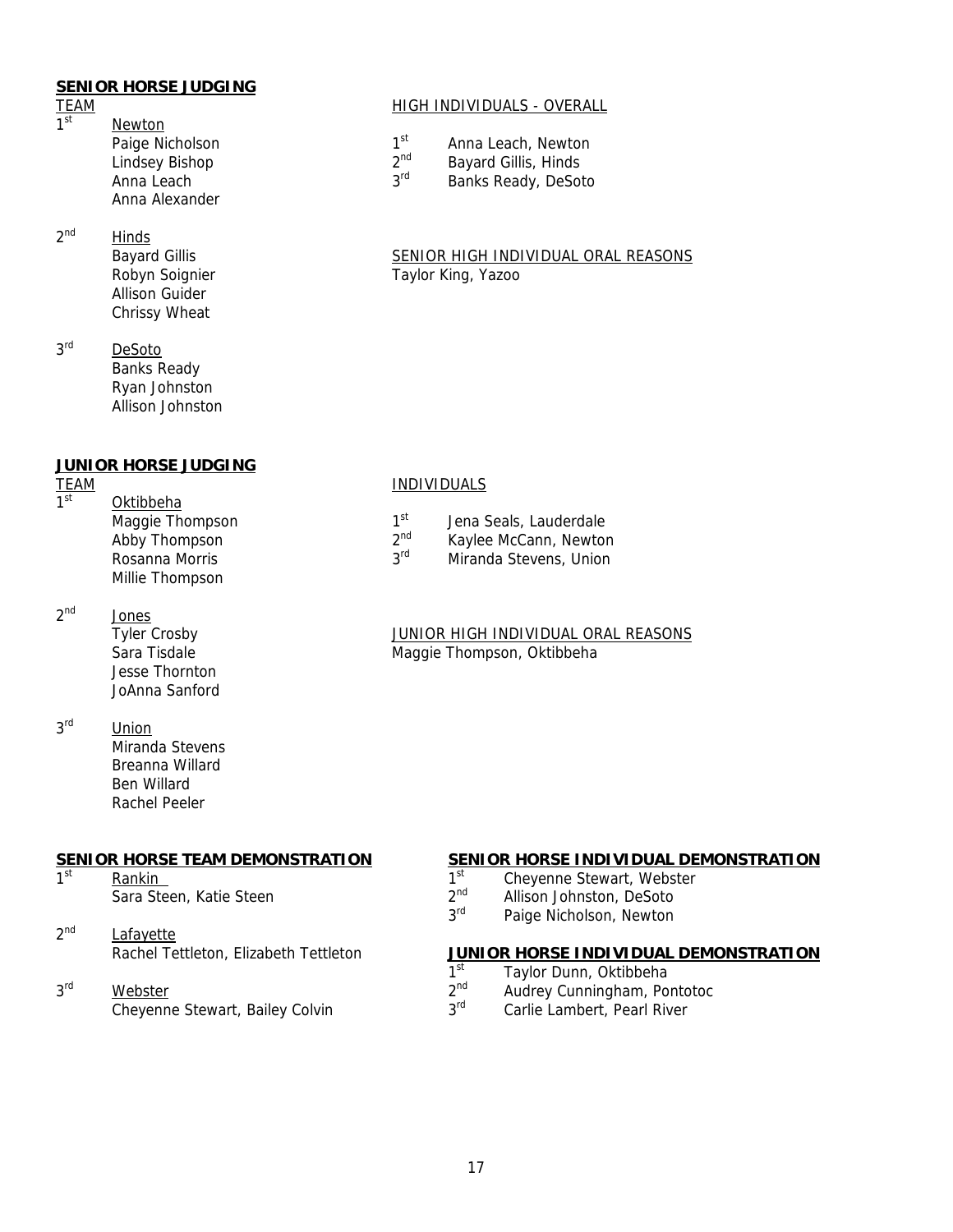# **JUNIOR HORSE TEAM DEMONSTRATION**

- Union Miranda Stevens, Ben Willard
- 2<sup>nd</sup> Chickasaw Shelley Edwards, Nicole Abrams
- 3<sup>rd</sup> Jackson Margaret Sonnenberg, Shelby Koon

- 1st Merry Johnson, Tishomingo 1st Taylor Dunn, Oktibbeha<br>2nd Banks Ready, DeSoto 1 2nd Rebecca Byrne, Tate
- 
- 

## **SENIOR HORSE PUBLIC SPEAKING JUNIOR HORSE PUBLIC SPEAKING**

- 
- Banks Ready, DeSoto 2<sup>nd</sup> Rebecca Byrne, Tate
- 3<sup>rd</sup> Hannah Miller, Oktibbeha 3<sup>rd</sup> Miranda Stevens, Union

### **HIPPOLOGY CONTEST**

- Individual Examination  $-1<sup>st</sup> -$  Sara Albers, Pontotoc
- Individual Station/Slide  $1<sup>st</sup>$  Sara Albers, Pontotoc
- Individual Judging  $-1<sup>st</sup> -$  Allison Guider, Hinds
- 1<sup>st</sup> Place High Individual Sara Albers, Pontotoc
- 2<sup>nd</sup> Place High Individual Ben Albers, Pontotoc
- 3<sup>rd</sup> Place High Individual Bayard Gillis, Hinds
- Team Examination  $1<sup>st</sup>$  Pontotoc Sara Albers, Ben Albers, Morgan Jones, Brandon Leslie
- Team Station/Slide  $1<sup>st</sup>$  Pontotoc Sara Albers, Ben Albers, Morgan Jones, Brandon Leslie
- Judging Team 1<sup>st</sup> Hinds Bayard Gillis, Allison Guider, Angela Miller, Chrissy Wheat
- Team Problem  $-1<sup>st</sup> Hinds Bayard Gillis, Allison Guide, Angela Miller, Christmas, Wheat$
- 1<sup>st</sup> Place Overall Team Pontotoc Sara Albers, Ben Albers, Morgan Jones, Brandon Leslie
- 2<sup>nd</sup> Place Overall Team Hinds Bayard Gillis, Allison Guider, Angela Miller, Chrissy Wheat
- 3<sup>rd</sup> Place Overall Team Yazoo Casey May, JoAnna King, Taylor King, Lauren Sanders

### **SENIOR HORSE PHOTOGRAPHY JUNIOR HORSE PHOTOGRAPHY**

BREED PROMOTION BREED PROMOTION

ACTION<br>
1<sup>st</sup> Ryan Hollis, Union<br>
1<sup>st</sup> 1<sup>st</sup>

NON-ACTION CANDID<br>
1<sup>st</sup> Leland Whitehead Warren Mark 1<sup>st</sup> Taylor Dunn C 1st Leland Whitehead, Warren  $1^{st}$  Taylor Dunn, Oktibbeha<br> $2^{nd}$  Rebecca Byrne Tate

- No entries  $1^{\text{st}}$  Taylor Dunn, Oktibbeha<br> $2^{\text{nd}}$  Morgan Baker. Stone
	- $2<sup>nd</sup>$  Morgan Baker, Stone<br> $3<sup>rd</sup>$  Rebecca Byrne, Tate
	- Rebecca Byrne, Tate

- 1st Ryan Hollis, Union 1st Shelby Holcomb, Sharkey/Issaquena<br>2nd Morgan Baker, Stone
	- $2<sup>nd</sup>$  Morgan Baker, Stone<br> $3<sup>rd</sup>$  Haleigh Schoenrock
	- Haleigh Schoenrock, Oktibbeha

- 
- $2<sup>nd</sup>$  Rebecca Byrne, Tate<br> $3<sup>rd</sup>$  Haleigh Schoenrock
- Haleigh Schoenrock, Oktibbeha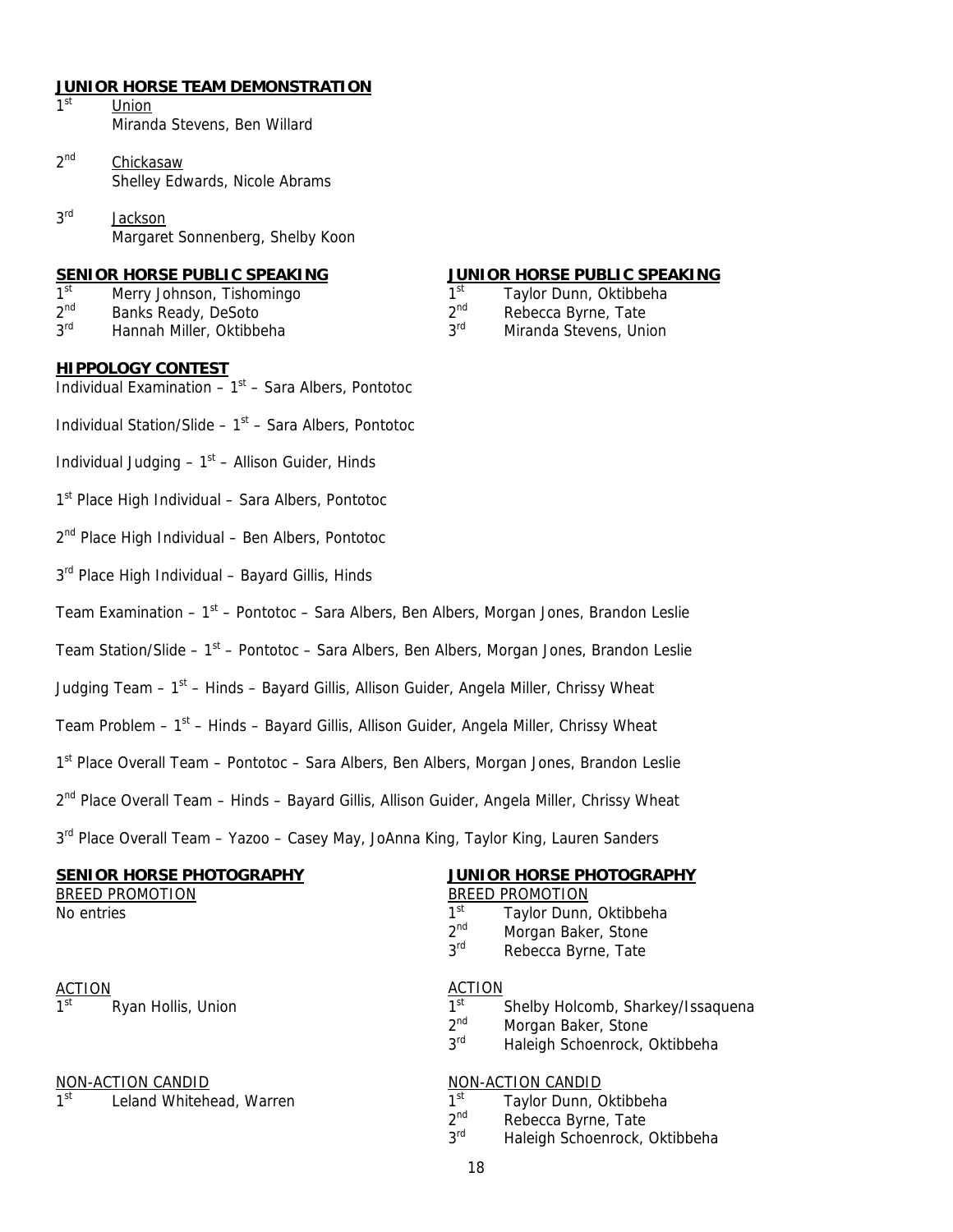- $1^{\text{st}}$  Rachel Tettleton, Lafayette  $1^{\text{st}}$  Jordan Letke, Panola<br>  $2^{\text{nd}}$  Ryan Hollis, Union  $2^{\text{nd}}$  Morgan Baker. Stone
- $2^{nd}$  Ryan Hollis, Union 2nd 2<sup>nd</sup> Morgan Baker, Stone 2<sup>nd</sup> Ryan Hollis, Union 2nd 2<sup>nd</sup> Shelby Holcomb Shai
- 

- 
- 
- 

- ACTION/DIGITAL ACTION/DIGITAL
- 
- 

- 
- 2<sup>nd</sup> Warren Smith, Monroe 2nd 2<sup>nd</sup> Rebecca Byrne, Tate<br>3<sup>rd</sup> Mary Catherine Reynolds. Lamar 2.3<sup>rd</sup> Jenny Riddell Teake
- Mary Catherine Reynolds, Lamar 3<sup>rd</sup> Jenny Riddell, Leake

## HUMAN INTEREST/DIGITAL THE HUMAN INTEREST/DIGITAL

- 1st Anna Thompson, Oktibbeha 1st 1st Tyler Epes, Yalobusha
- $2^{nd}$  Mary Catherine Reynolds, Lamar  $2^{nd}$  Taylor Dunn, Oktibbeha<br>  $3^{rd}$  Sara Kate McIlwain, Clay  $3^{rd}$  Martha Ann McPhail. Hir
- 

### OVERALL SENIOR WINNER **COVERALL SENIOR WINNER**

Rachel Tettleton, Lafayette County Tyler Epes, Yalobusha County

### **SENIOR HORSE ART CONTEST JUNIOR HORSE ART CONTEST**

# **PASTELS/CHARCOAL/GRAPHITE/COLORED PENCIL PASTELS/CHARCOAL/GRAPHITE/COLORED PENCIL**<br>1<sup>st</sup> Samantha Briggs, Warren 1<sup>st</sup> Jessica Blackwell, Jones

- $2^{\text{nd}}$  Samantha Briggs, Warren  $2^{\text{nd}}$  Jessica Blackwell, Jones  $2^{\text{nd}}$  Jenna Seal, Lauderdale
- $2^{\text{nd}}$  Madeline Conerly, Rankin  $2^{\text{nd}}$  Jenna Seal, Lauderdale  $3^{\text{rd}}$  Hannah Miller Oktibbeha
- 

- 1st 1st Hannah Miller, Oktibbeha 1st 1st Deruas Croft, Newton<br>2<sup>nd</sup> Madeline Conerly, Rankin 1st 2<sup>nd</sup> Katve Drew, George
- 2nd Madeline Conerly, Rankin 2nd Katye Drew, George
- 

- $1^{\text{st}}$  Madeline Conerly, Rankin  $1^{\text{st}}$  Katye Drew, George  $2^{\text{nd}}$  Katie Cagle Chickasa
- $2<sup>nd</sup>$  Shae Oates-Ward, Yalobusha  $2<sup>nd</sup>$  Katie Cagle, Chickasaw  $3<sup>rd</sup>$  Sarah Roper Tee
- 

- $1^{\text{st}}$  Madeline Conerly, Rankin  $2^{\text{nd}}$  allie Sowell, Tate  $2^{\text{nd}}$  allie Sowell, Tate  $2^{\text{nd}}$  araxton Jones. Dependence of the  $2^{\text{nd}}$  araxton Jones. Dependence of the  $2^{\text{nd}}$  araxton Jones. Dependence of the
- 2<sup>nd</sup> Ryan Cochran, George 2nd 2<sup>nd</sup> Braxton Jones, DeSoto<br>3<sup>rd</sup> Shae Oates-Ward Yalobusha 2<sup>rd</sup> Bailey Jones DeSoto
- 

1st Shae Oates-Ward, Yalobusha 1st Casey Moss, Yalobusha

### HUMAN INTEREST HUMAN INTEREST

- 
- 
- Leland Whitehead, Warren 3<sup>rd</sup> Shelby Holcomb, Sharkey/Issaquena

# BREED PROMOTION/DIGITAL BREED PROMOTION/DIGITAL<br>1<sup>st</sup> Ryan Hollis, Union and BREED PROMOTION/DIGITAL

- $1^{\text{st}}$  Ryan Hollis, Union 1st Lane Twiner, Yazoo<br>  $2^{\text{nd}}$  Nikki Ivv. Hinds 1st 2<sup>nd</sup> Katherine Rowlen V
- $2^{\text{nd}}$  Nikki Ivy, Hinds 2nd 2<sup>nd</sup> Katherine Rowlen, Webster 2<sup>rd</sup> Katherine Rowlen, Webster 2<sup>rd</sup> Katherine Rowlen, Webster
	- Katie Wooten, Lee 3<sup>rd</sup> Taylor Dunn, Oktibbeha

- Sara Kate McIlwain, Clay 1st 1st Taylor Dunn, Oktibbeha
- $2^{nd}$  Nicole Mann, Jones 2nd Sarah Phillips, Yazoo  $3^{rd}$  Sarah Phillips, Yazoo 3<sup>rd</sup> Chad Crowley. Webst
	- Holley Miller, Yazoo 3rd Chad Crowley, Webster

### NON-ACTION/DIGITAL NON-ACTION/DIGITAL

- $1^{\text{st}}$  Lauren Sanders, Yazoo  $1^{\text{st}}$  James Curtis Smith, Clay  $2^{\text{nd}}$  Warren Smith. Monroe  $2^{\text{nd}}$  Reherra Byrne Tate
	-
	-

- 
- 
- Sara Kate McIlwain, Clay 3rd Martha Ann McPhail, Hinds

- 
- 
- Hannah Miller, Oktibbeha 3<sup>rd</sup> Audrey Sowell, Tate

## OIL/ACRYLIC/WATERCOLOR OIL/ACRYLIC/WATERCOLOR

- 
- 
- Patricia McDiamonel, Lincoln 3<sup>rd</sup> Lindsey Altman, Oktibbeha

# PEN/INK/MARKERS/CRAYON<br>
1<sup>st</sup> Madeline Conerly Rankin<br>
1<sup>st</sup> Katye Drew George

- 
- 
- Tori Pearson, George 3rd Sarah Roper, Lee

### CARTOON CARTOON

- 
- 
- Shae Oates-Ward, Yalobusha  $3<sup>rd</sup>$  Bailey Jones, DeSoto

## SCULPTURE SCULPTURE

- 
- $2<sup>nd</sup>$  Mary Claire Cornett, Forrest<br> $3<sup>rd</sup>$  Sarah Roper Lee
- Sarah Roper, Lee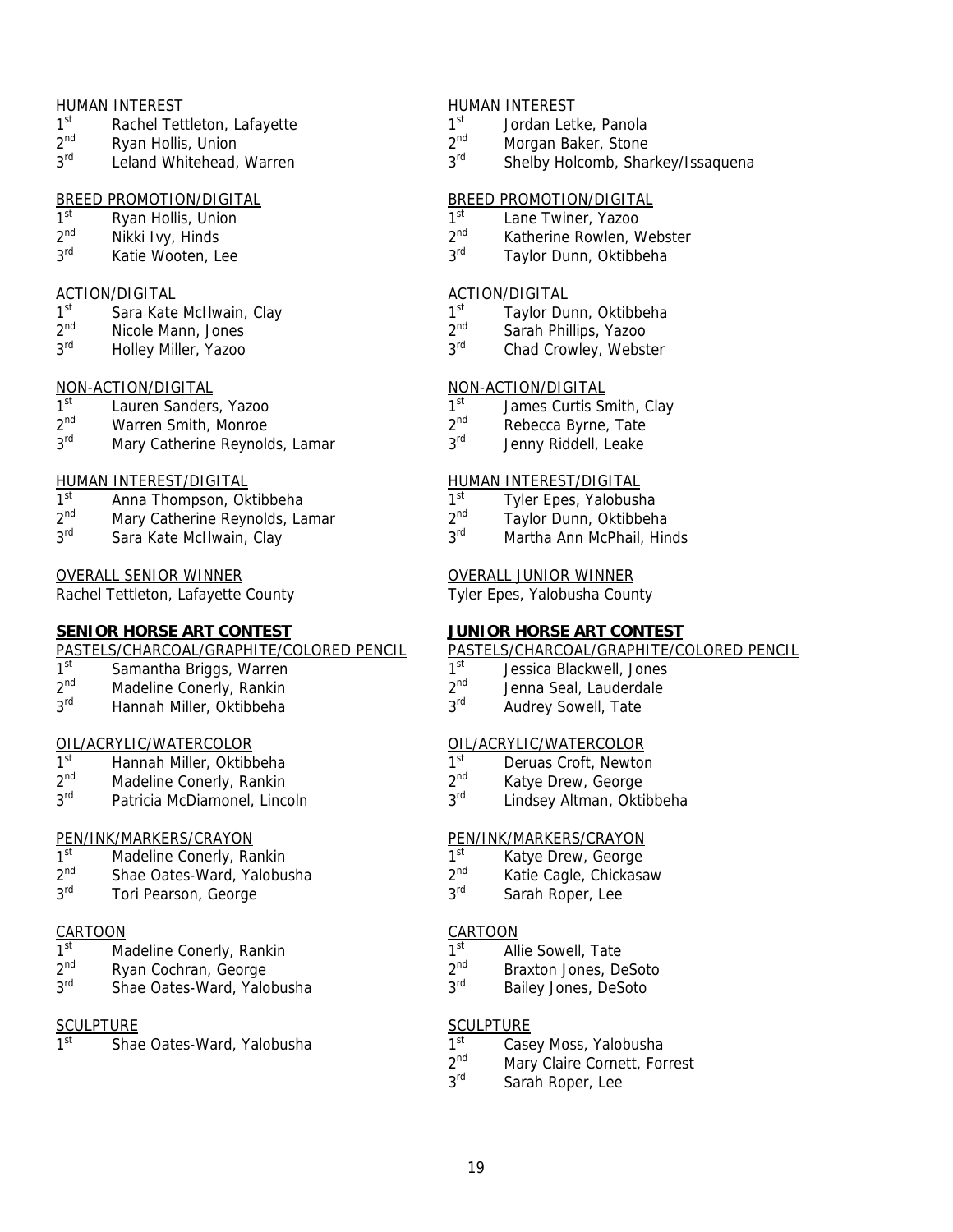- 
- 
- $2^{nd}$  Brittany Guist, Hinds  $2^{nd}$  Elizabeth Sholar, Forrest  $3^{rd}$  Elizabeth Sholar, Forrest  $3^{rd}$  Dallas Strickland, Tishom

# HOME FURNISHINGS HOME FURNISHINGS

- 
- 
- 

## **SENIOR WINNER JUNIOR WINNER**

Samantha Briggs, Warren County **County County Access** Jessica Blackwell, Jones County

## **COUNTY EDUCATIONAL DISPLAY CONTEST**

- $1<sup>st</sup>$  Lamar County<br> $2<sup>nd</sup>$  Tate County
- $2<sup>nd</sup>$  Tate County<br> $3<sup>rd</sup>$  Jones County
- Jones County

# **HORSE T-SHIRT DESIGN CONTEST**<br>1<sup>st</sup> Lee County

- 1<sup>st</sup> Lee County<br>1<sup>st</sup> Covington C
- $1<sup>st</sup>$  Covington County<br> $3<sup>rd</sup>$  Hinds County
- Hinds County

# MIXED, ALTERED MEDIA, OTHER<br>
1<sup>st</sup> Lauren Sanders. Yazoo Martin (1) 1<sup>st</sup> Laure Beth Wright. Madison

- 1st Lauren Sanders, Yazoo 15 and 1st Laure Beth Wright, Madison 2<sup>nd</sup> Elizabeth Sholar, Forrest 2nd 2nd 2nd 2nd Elizabeth Sholar, Forrest
	-
	- Mary Catherine Reynolds, Lamar 3<sup>rd</sup> Dallas Strickland, Tishomingo

- 1st Kristy Corley, Webster 1st Ray Ann Massengil, Prentiss
- $2^{nd}$  Josh McDaniel, Stone 2nd 2<sup>nd</sup> Cody Wayne Sonnenberg, Jackson 3<sup>rd</sup> Shae Oates-Ward, Yalobusha 2<sup>rd</sup> Brooke Harris, Yazoo
	- Shae Oates-Ward, Yalobusha 3<sup>rd</sup> Brooke Harris, Yazoo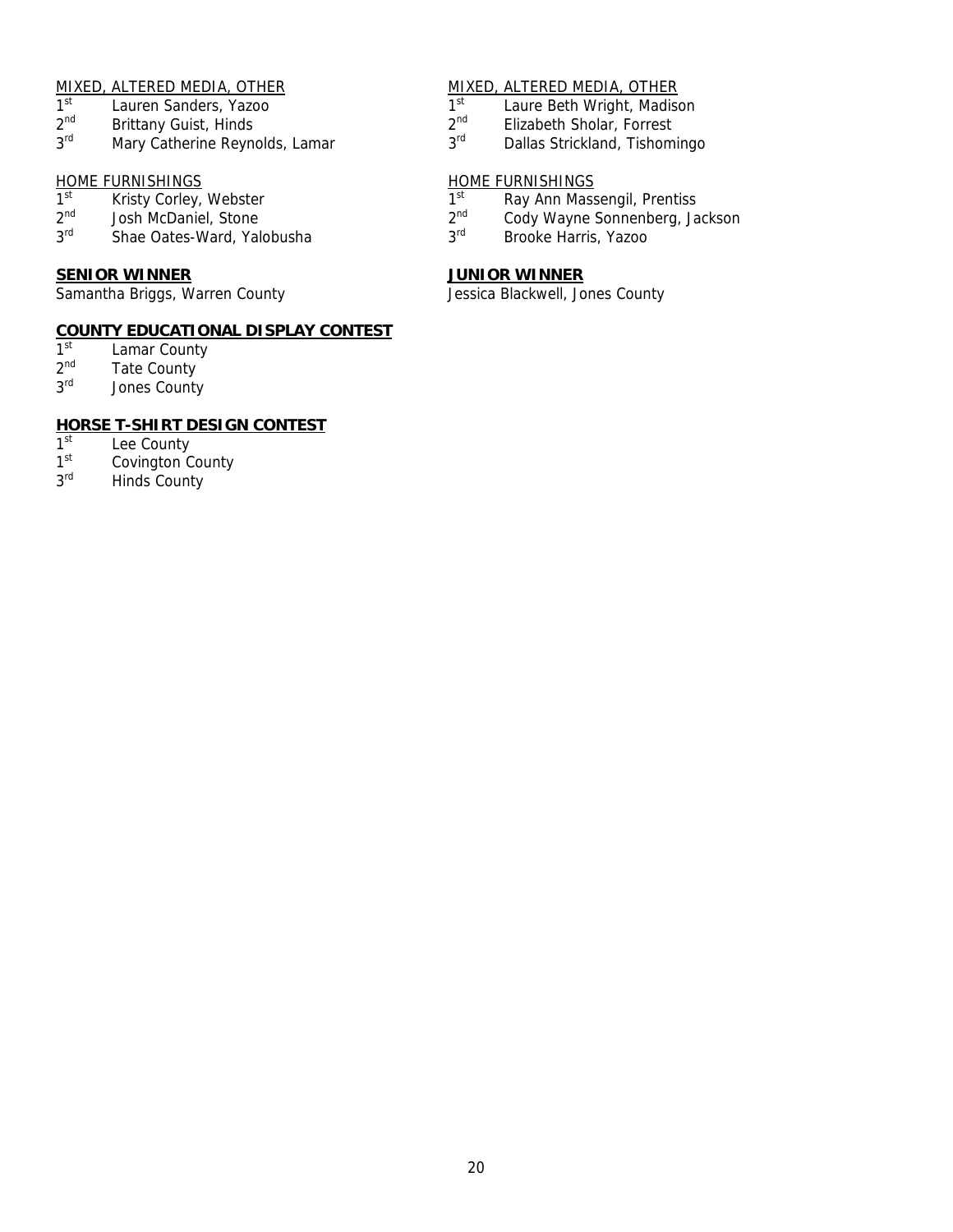## X**2008 SOUTHERN REGIONAL 4-H HORSE CHAMPIONSHIP**

The 2008 Southern Regional 4-H Horse Championship was hosted by Virginia in Lexington, Virginia. Our 4-H'ers really represented our state well and they are to be commended for their success. Many of our parents, volunteers, and agents played a key role in the success that our youth had at the regional show. Thanks for all the help that you provided! Mississippi's 2008 Regional Horse Show exhibitor information is below:

| <b>EXHIBITOR</b>        |            | <b>COUNTY DISTRICT</b> | <b>HORSE</b>                |  |
|-------------------------|------------|------------------------|-----------------------------|--|
| <b>Shelley Edwards</b>  | Chickasaw  | <b>NE</b>              | Hes A Touch of Stars (Star) |  |
| <b>Hunter Garrett</b>   | Lee        | <b>NE</b>              | <b>DBH Pretty Ada</b>       |  |
| John Mark Johnson       | Lee        | <b>NE</b>              | Save My Spot                |  |
| <b>Bailey Scott</b>     | Lee        | <b>NE</b>              | W W Beethoven               |  |
| <b>Bailey Scott</b>     | Lee        | <b>NE</b>              | Lady's Got Principles       |  |
| Jessica Lancaster       | Lowndes    | <b>NE</b>              | Flex                        |  |
| <b>Dallas Stricklen</b> | Tishomingo | <b>NE</b>              | <b>Trail of Freedom</b>     |  |
| Kathrine Rowlen         | Webster    | <b>NE</b>              | Sparkie                     |  |
| Kourtney Ford           | Tate       | <b>NW</b>              | Aslice of Zip               |  |
| Casey Byford            | Yalobusha  | <b>NW</b>              | Willie                      |  |
| Casey Byford            | Yalobusha  | <b>NW</b>              | Lola                        |  |
| Casey Moss              | Yalobusha  | <b>NW</b>              | <b>Invest N A Star BK</b>   |  |
| J.W. Pipkin             | Yalobusha  | <b>NW</b>              | Popeye                      |  |
| <b>Haley Smith</b>      | Yalobusha  | <b>NW</b>              | Lady                        |  |
| Shae Oates-Ward         | Yalobusha  | <b>NW</b>              | Quarterback Buzz            |  |
| Shae Oates-Ward         | Yalobusha  | <b>NW</b>              | Ritz                        |  |
| <b>Shae Oates-Ward</b>  | Yalobusha  | <b>NW</b>              | Rambo                       |  |
| Erica Rigney            | Covington  | <b>SE</b>              | Sheiks Wilde Syn            |  |
| Leeann Smith            | Covington  | <b>SE</b>              | Mighty (Whistle Dixie)      |  |
| Leeann Smith            | Covington  | <b>SE</b>              | Go Cash My Check            |  |
| Katie Beeman            | Jackson    | <b>SE</b>              | <b>Hot Sonata</b>           |  |
| <b>Shelby Byrd</b>      | Jackson    | <b>SE</b>              | Twister                     |  |
| Shelby Koon             | Jackson    | <b>SE</b>              | <b>Nell</b>                 |  |
| Cody-Wayne Sonnenberg   | Jackson    | <b>SE</b>              | Silver                      |  |
| Kayla Sonnenberg        | Jackson    | <b>SE</b>              | Golden Dena                 |  |
| <b>Tyler Crosby</b>     | Jones      | <b>SE</b>              | Carosel Baby                |  |
| Dusty Jones             | Jones      | <b>SE</b>              | BJ                          |  |
| Breanna Johnson         | Lamar      | <b>SE</b>              | <b>Blacky</b>               |  |
| Chase Irby              | Lauderdale | <b>SE</b>              | Penny                       |  |
| <b>Rivers Irby</b>      | Lauderdale | <b>SE</b>              | <b>Buddy</b>                |  |
| Jessie Jayroe           | Neshoba    | <b>SE</b>              | Apache                      |  |
| Mamie Shannon           | Neshoba    | <b>SE</b>              | Winged Dream                |  |
| Leslie Pevey            | Newton     | <b>SE</b>              | <b>Starlette Lee</b>        |  |
| <b>Emilie Rushing</b>   | Stone      | <b>SE</b>              | Lacey                       |  |
| <b>Brittany Guist</b>   | Hinds      | SW                     | Aztecs Baskiddinna          |  |
| Jessica Garris          | Jackson    | SW                     | Baybaker                    |  |
| William Yarbrough       | Rankin     | SW                     | Two Sweet                   |  |
| Laken Koestler          | Warren     | SW                     | <b>Shades</b>               |  |
| Sara McDaniel           | Warren     | SW                     | "Rolex" A Sound Excoos      |  |
| Sarah Phillips          | Yazoo      | SW                     | <b>Unquestionably Gold</b>  |  |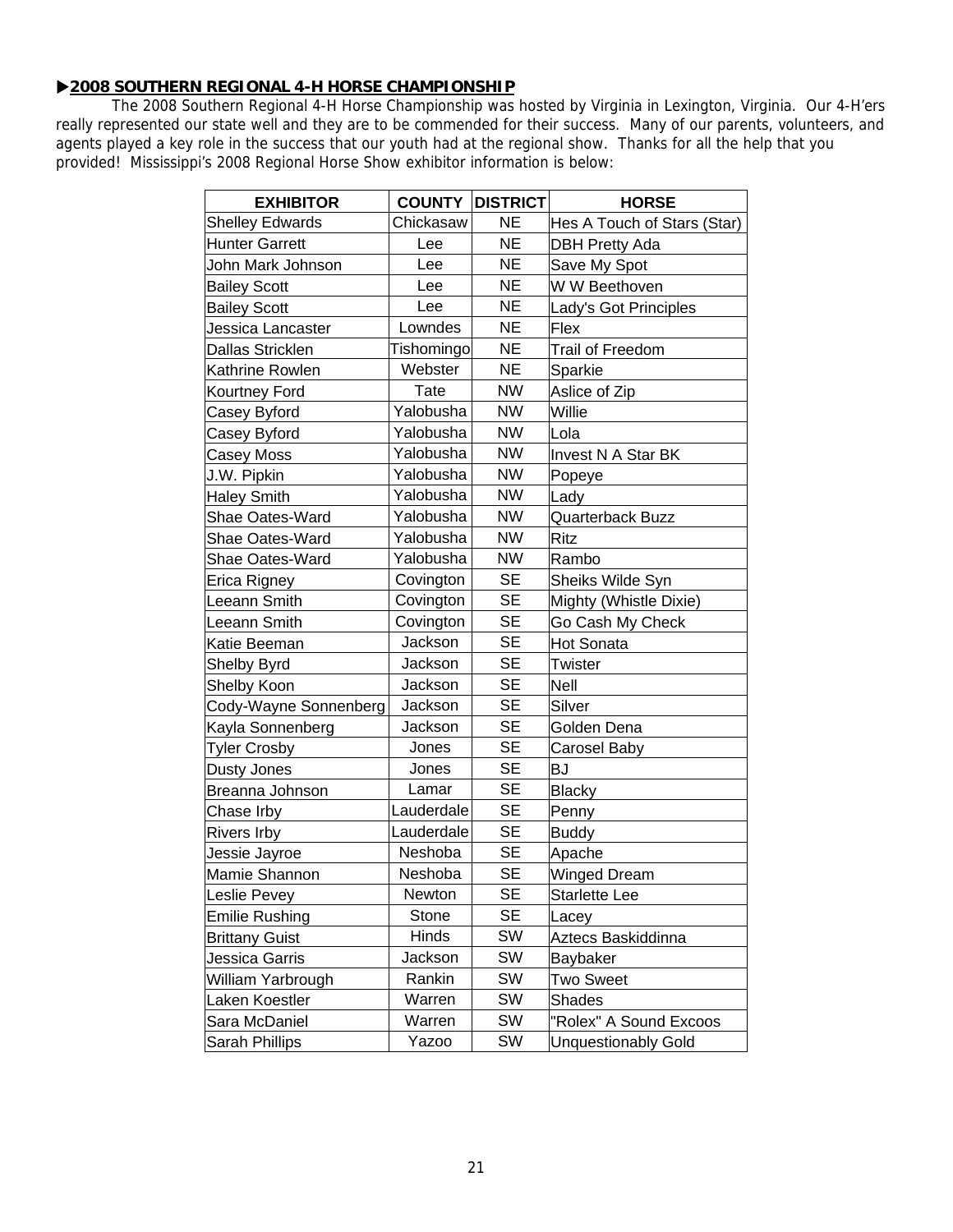## **2008 SOUTHERN REGIONAL HORSE SHOW RESULTS: TOP TEN PLACINGS**

| <b>Class</b>                 | $4-H'er$              | County     | Placing                            |
|------------------------------|-----------------------|------------|------------------------------------|
| 1. Stock Type Mares          | <b>Hunter Garrett</b> | Lee        | 2 <sup>nd</sup><br>7 <sup>th</sup> |
| (27 Entries)                 | William Yarbrough     | Rankin     |                                    |
| 7. Non-Trotting Mares        | Shae Oates-Ward       | Yalobusha  | 3 <sup>rd</sup>                    |
| (20 Entries)                 |                       |            |                                    |
| 8. Non-Trotting Geldings     | J.W. Pipkin           | Yalobusha  | 3 <sup>rd</sup>                    |
| (16 Entries)                 | Dallas Stricklen      | Tishomingo | gth                                |
| 9. Western Showmanship       | <b>Bailey Scott</b>   | Lee        | 2 <sup>nd</sup>                    |
| (84 Entries)                 |                       |            |                                    |
| 11. Non-Trotting Showmanship | J.W. Pipkin           | Yalobusha  | 8 <sup>th</sup>                    |
| (35 Entries)                 |                       |            |                                    |
| 14. Tie Down Roping          | Chase Irby            | Lauderdale | 1 <sup>st</sup>                    |
| (3 Entries)                  |                       |            |                                    |
| 15. Breakaway Roping         | Chase Irby            | Lauderdale | 2 <sup>nd</sup>                    |
| (6 Entries)                  |                       |            |                                    |
| 16. Western Pleasure         | <b>Bailey Scott</b>   | Lee        | 6 <sup>th</sup>                    |
| (93 Entries)                 |                       |            |                                    |
| 20. Pole Bending             | Dusty Jones           | Jones      | 2 <sup>nd</sup>                    |
| (70 Entries)                 | Jessica Lancaster     | Lowndes    | 6 <sup>th</sup>                    |
|                              | Rivers Irby           | Lauderdale | 8 <sup>th</sup>                    |
| 21. Barrel Racing            | Leslie Pevey          | Newton     | 4 <sup>th</sup>                    |
| (68 Entries)                 |                       |            |                                    |
| 22. Stake Race               | Leslie Pevey          | Newton     | $2^{nd}$                           |
| (66 Entries)                 | <b>Emilie Rushing</b> | Stone      | 3 <sup>rd</sup>                    |
|                              | Laken Koestler        | Warren     | 5 <sup>th</sup>                    |
|                              | Jessica Lancaster     | Lowndes    | 8 <sup>th</sup>                    |
|                              | Breanna Johnson       | Lamar      | 10 <sup>th</sup>                   |
| 26. Non-Trotting Pleasure    | Dallas Stricklen      | Tishomingo | 3 <sup>rd</sup>                    |
| (24 Entries)                 | J.W. Pipkin           | Yalobusha  | 7 <sup>th</sup>                    |
| 27. Non-Trotting Equitation  | J.W. Pipkin           | Yalobusha  | 7 <sup>th</sup>                    |
| (39 Entries)                 |                       |            |                                    |
| 34. Dressage, 2007 TL Test 4 | Katie Beeman          | Jackson    | 6 <sup>th</sup>                    |
| (46 Entries)                 |                       |            |                                    |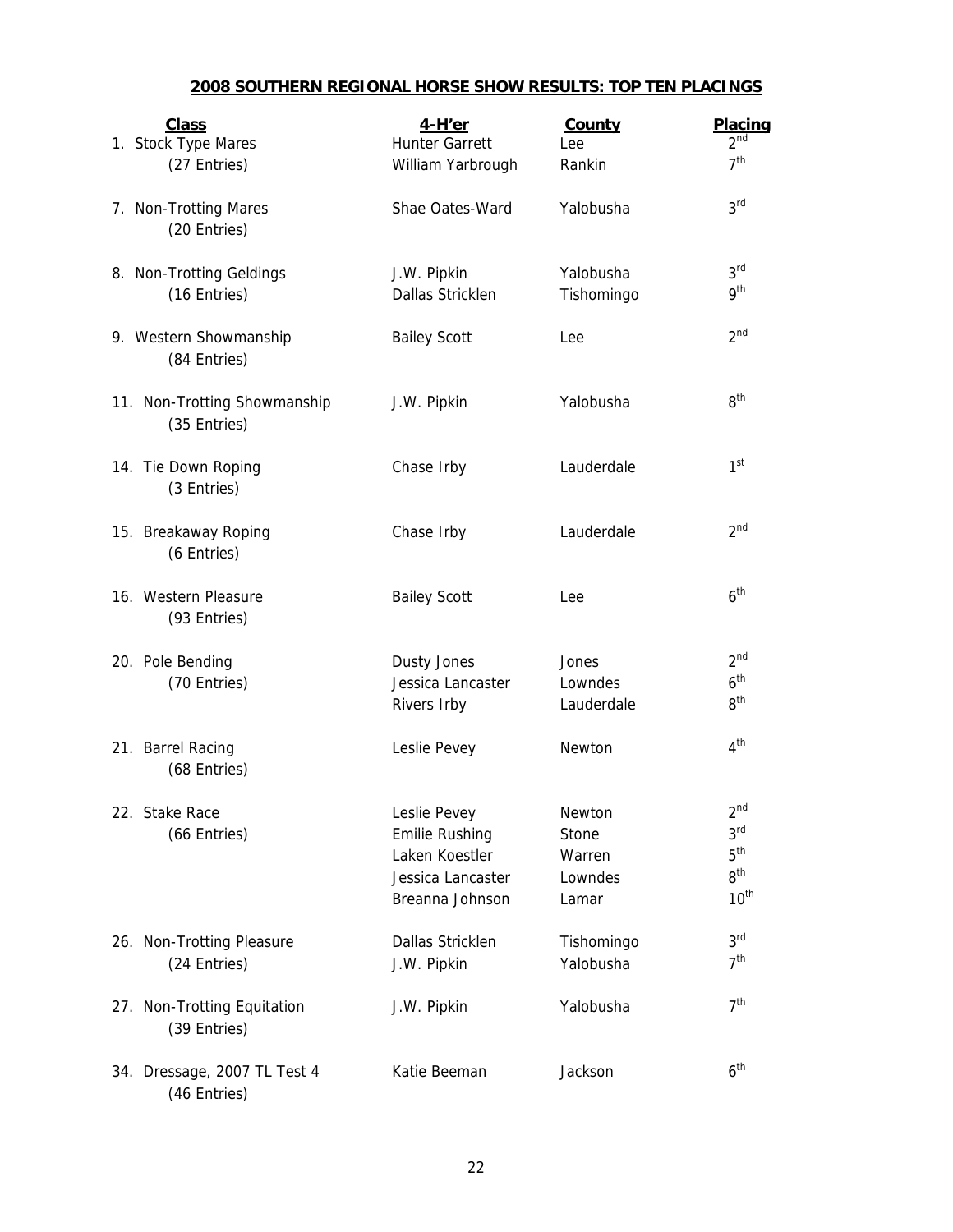### **Western Division Results**

Bailey Scott, Lee County  $-8$ <sup>th</sup> High Point

### **Non-Trotting Division Results**

J.W. Pipkin, Yalobusha County –  $9<sup>th</sup>$  High Point (tie) Dallas Stricklen, Tishomingo County - 13<sup>th</sup> High Point

### **Roping Division**

Chase Irby, Lauderdale County – High Point Roper

### **Speed Division**

 Leslie Pevey, Newton County – Reserve High Point Speed Dusty Jones, Jones County – 4<sup>th</sup> High Point (tie) Emilie Rushing, Stone County –  $7<sup>th</sup>$  High Point (tie) Jessica Lancaster, Lowndes County  $-7<sup>th</sup>$  High Point (tie) Laken Koestler, Warren County -  $13<sup>th</sup>$  High Point Rivers Irby, Lauderdale County –  $17<sup>th</sup>$  High Point (tie) Breanna Johnson, Lamar County  $-21<sup>st</sup>$  High Point

. . . . . . . . . . . . . . . . . . . . . . . . . . . . . . . . . . . . . . . . . . . . . . . . . . . . . . . . . . . . . . . . . . . . . . . . . . . . . . . . . . . . . . . .

 Thanks to everyone who helped at the 2008 District and State 4-H Horse Championships. All things considered, I was pleased overall with all of the shows. We are now gearing up for the 2008 Mississippi State Fair in October and the 2009 District and Dixie National Junior Round-Up Livestock Shows.

Coming up over the next month will be the District and State 4-H Horse Show Meetings. I encourage all counties to participate in their respective meeting and hope that all decisions made will lead to successful shows next year.

The date and time for the District and State 4-H Horse Show Meetings are below.

- NW District Horse Show Meeting: Thursday, August 21, 2008, starting at 10:00 A.M. at the Grenada County Extension Office in Grenada
- NE District Horse Show Meeting: Tuesday, September 2, 2008, starting at 6:30 P.M. at the North Mississippi Research and Extension Building in Verona
- SW District Horse Show Meeting: Tuesday, September 9, 2008, starting at 6:00 P.M. at the Central Mississippi Research and Extension Building in Raymond
- SE District Horse Show Meeting: Thursday, September 18, 2008, starting at 6:00 P.M. at the Forrest County Extension Office in Hattiesburg
- **State 4-H Horse Show Meeting: Thursday, September 25, 2008, starting at 4:00 P.M. in the Seminar Room (1st floor of the Wise Center (Vet School)), MSU Campus, in Starkville.**

Sincerely,

Dean Jousan, Ph.D. Extension 4-H Livestock Specialist